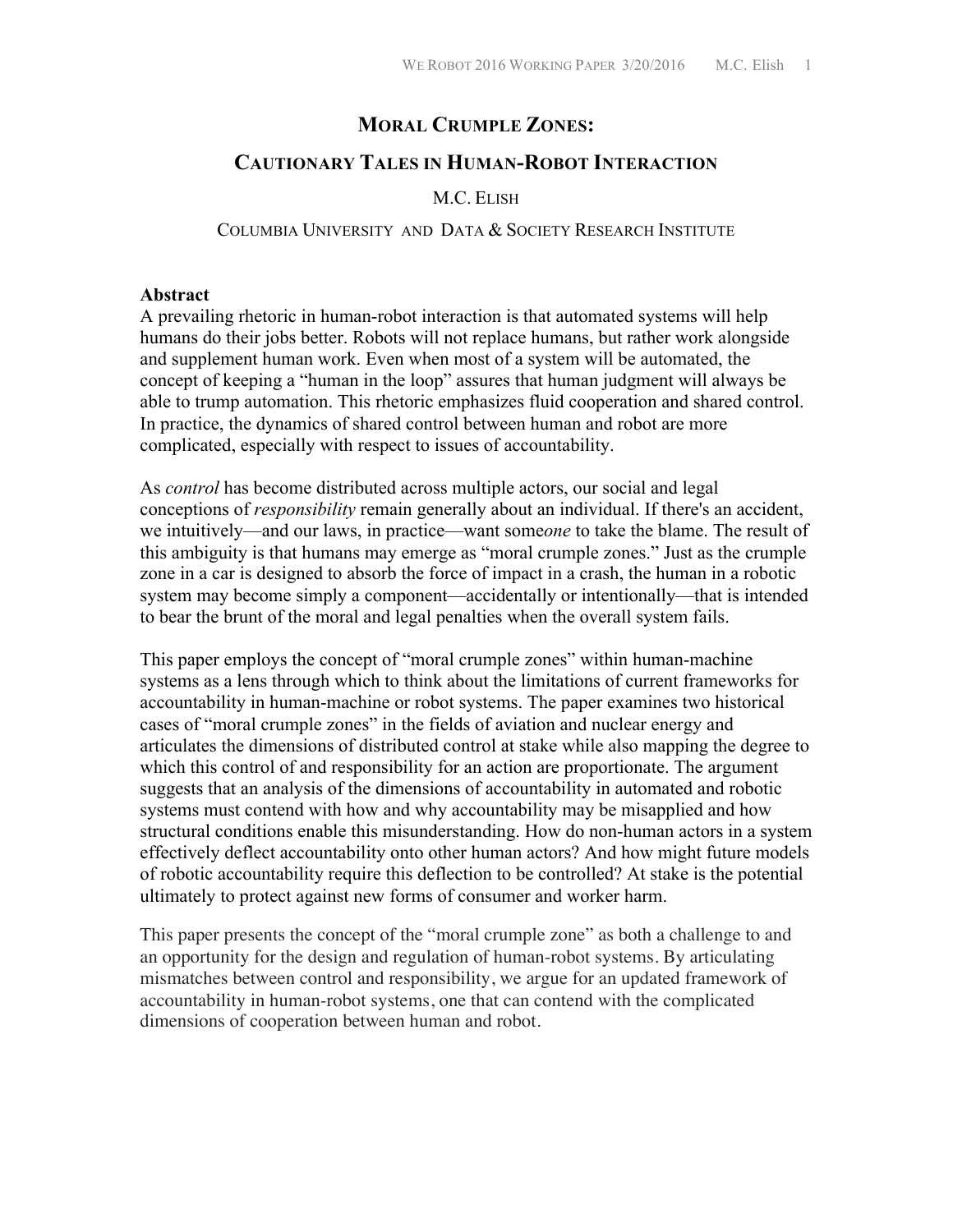# **Introduction1**

After navigating through automated menus, being misunderstood by voice recognition software, and waiting on hold for fifteen minutes, it is hard not to vent anger at the woman who answers your call to the insurance company. It is common to see an airline representative at the gate of a canceled flight be yelled at by frustrated travelers, even though he neither caused the cancelation nor possesses the power to change it. On the front lines of large, bureaucratic systems, people positioned as the external interface of a system appear at once a metonym for the company and also as gatekeepers to the company. As gatekeepers, they seem to possess a degree of agency, a capacity to take effective action, which the customer does not. But in general, we know that such individuals do not represent the whole company, and that agency is only perceived, not actuated. We know, in most cases, these individuals are not responsible for the decisions that have led up to the situation.

In instances like these, humans at the interface between customer and company are like sponges, soaking up the excess of emotions that flood the interaction but cannot be absorbed by faceless bureaucracy or an inanimate object. There may be affective ramifications for this misplaced blame, but the discerning customer or manager will know that the individual is not responsible. However, in automated or robotic systems it can be difficult to accurately locate who is responsible when agency is distributed in a system and control over an action is mediated through time and space. When humans and machines work together, who or what is in control?

This is an especially pressing question given that recent reports on the future of work and automation emphasize that computers will not replace workers, but rather help workers do their jobs better.<sup>2</sup> A prevailing rhetoric of human-computer interaction design

<sup>&</sup>lt;sup>1</sup> Support for this research has been provided by a grant from the John D. and Catherine T. MacArthur Foundation and has been conducted as part of the Intelligence  $\&$  Autonomy Initiative at Data & Society Research Institute. I would like to thank Tim Hwang, Robin Sloan, danah boyd and my colleagues at Data & Society for the countless insights, discussions and suggestions that have shaped this paper.

<sup>&</sup>lt;sup>2</sup> Michael Chui, James Manyika and Mehdi Miremadi. 2015. "Four Fundamentals of Workplace Automation." *McKinsey Quarterly.* November. http://www.mckinsey.com/businessfunctions/business-technology/our-insights/four-fundamentals-of-workplace-automation (accessed 1/2/2016); Thomas Davenport and Julie Kirby. "Beyond Automation." *Harvard* 

*Business Review*. June. https://hbr.org/2015/06/beyond-automation (accessed 1/22/2016).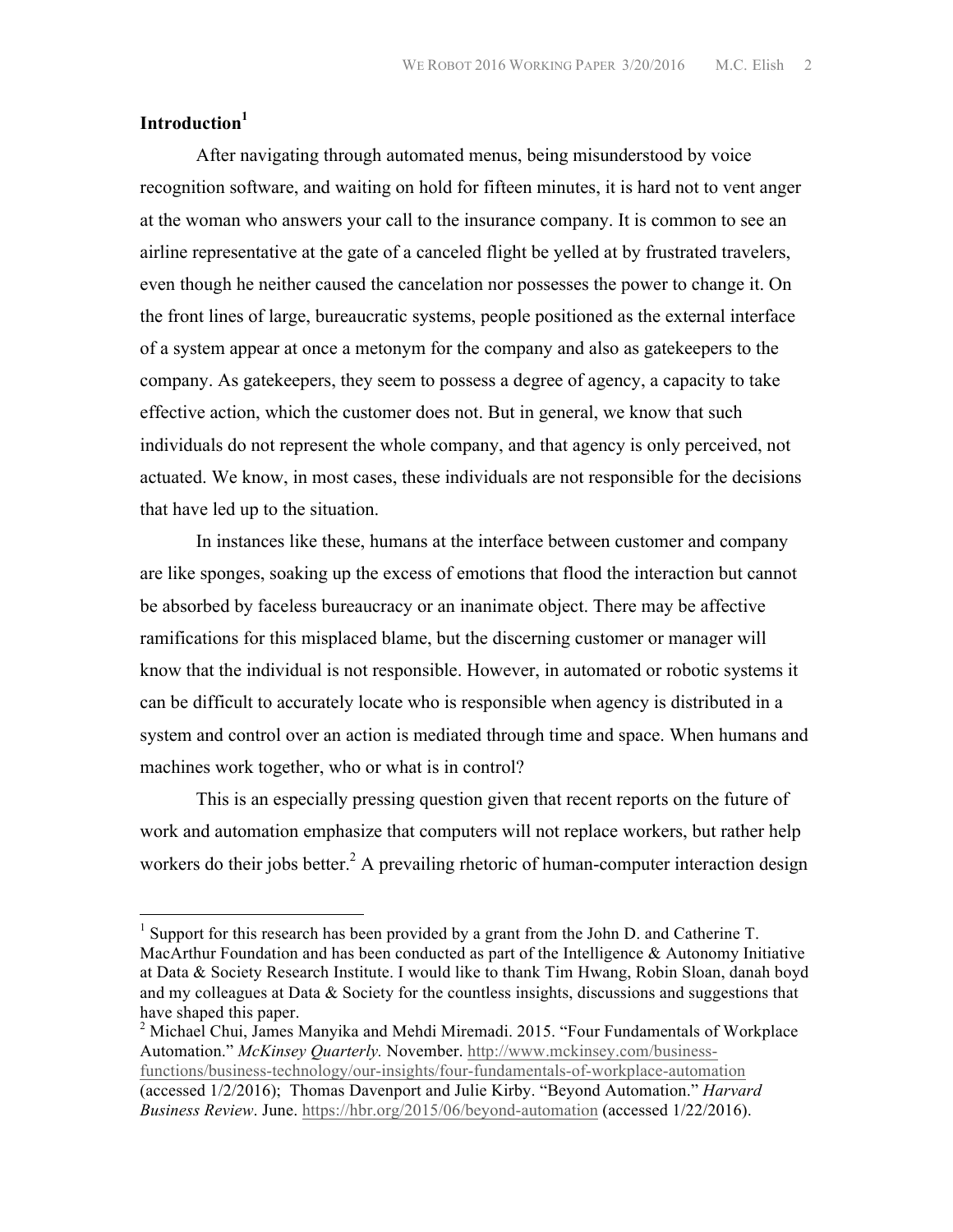suggests that keeping a "human in the loop" assures that human judgment will always be able to trump automation.<sup>3</sup> This rhetoric emphasizes fluid cooperation and shared control. In practice, the dynamics of shared control between human and computer system are more complicated, especially with respect to issues of accountability.

In a previously published case study of the history of aviation autopilot litigation, Tim Hwang and I documented a steadfast focus on human responsibility in the arenas of law and popular culture, even while human tasks in the cockpit have been increasingly replaced and structured by automation.<sup>4</sup> Our analysis led us to thinking about the incongruities between control and responsibility and the implications for future regulation and legal liability in intelligent systems. The dilemma, as we saw it, was that as control has become distributed across multiple actors (human and nonhuman), our social and legal conceptions of responsibility have remained generally about an individual. We developed the term *moral crumple zone* to describe the result of this ambiguity within systems of distributed control, particularly automated and autonomous systems.<sup>5</sup> Just as the crumple zone in a car is designed to absorb the force of impact in a crash, the human in a highly complex and automated system may become simply a component—

<sup>&</sup>lt;sup>3</sup> See M.L. Jones's WeRobot 2014 presentation for a related discussion of the ironies of automation law, Meg Leta Ambrose. "Regulating the Loop." WeRobot 2014.

 $4$  M. Elish and T. Hwang. 2015. "Praise the Machine! Punish the Human! The Contradictory History of Accountability in Automated Aviation. Data & Society Intelligence & Autonomy Working Paper. http://ssrn.com/abstract=2720477 (accessed 2/1/2016). Our conclusions are supported by similar work. For instance see David Mindell. 2015. *Our Robots, Ourselves*. New York: Viking.

 $<sup>5</sup>$  In this paper, I use the terms autonomous, automation, machine and robot as related</sup> technologies on a spectrum of computational technologies that perform tasks previously done by humans. A framework for categorizing types of automation proposed by Parasuraman, Sheridan and Wickens is useful for specifically analyzing the types of perceptions and actions at stake in autonomous systems. Parasuraman et al. define automation specifically in the context of humanmachine comparison and as "a device or system that accomplishes (partially or fully) a function that was previously, or conceivably could be, carried out (partially or fully) by a human operator." This broad definition positions automation, and autonomy by extension, as varying in degree not as an all or nothing state of affairs. They propose ten basic levels of automation, ranging from the lowest level of automation involving a computer that offers no assistance to a human to the highest level of automation in which the computer makes all the decisions without any input at all from the human. Parasuraman et al. 2000. "A Model for Types and Levels of Human Interaction with Automation." *IEEE Transactions on Systems, Man and Cybernetics*   $(30)3.$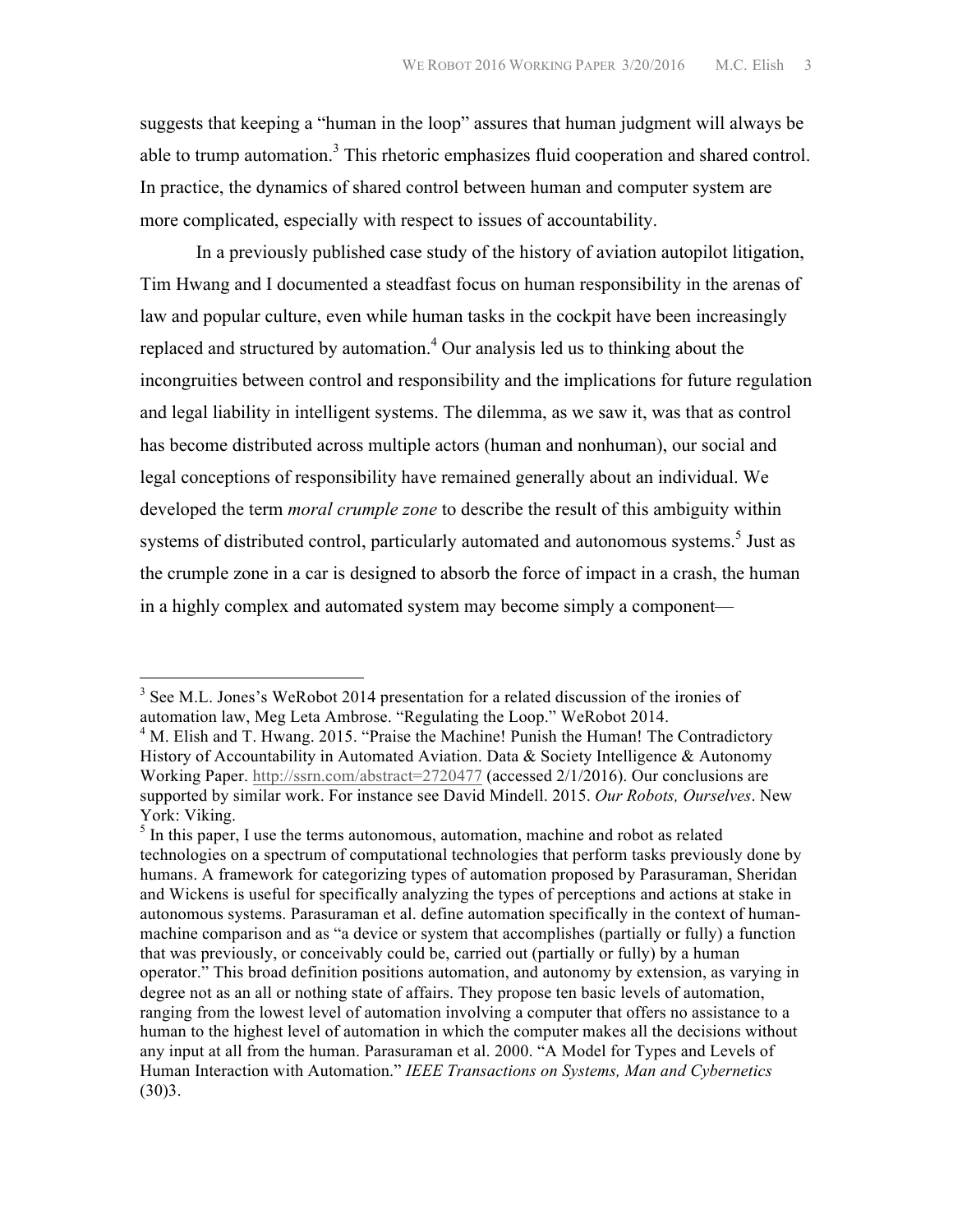accidentally or intentionally—that bears the brunt of the moral and legal responsibilities when the overall system malfunctions.

This paper presents a set of challenges at stake in shared control by examining how responsibility for the operation of a system may be misaligned with how control is exercised within that system. First, I present two cases in which I suggest that moral crumple zones emerge, the partial nuclear meltdown at Three Mile Island and the fatal crash of Air France flight 447. The circumstances surrounding these accidents demonstrate how accountability appears to be deflected off of the automated parts of the system (and the humans whose control is mediated through this automation) and focused on the immediate human operators, who posses only limited knowledge and control. In the final section of the paper, I argue that an examination of the mismatches between control and responsibility are relevant beyond industrial contexts and that cultural perceptions of the role of humans in automated and robotic systems need to be updated in order to protect against new forms of consumer and worker harm.

#### **The Accident at Three Mile Island**

The Three Mile Island Nuclear Generating Station is a nuclear power plant on the Susquehanna River ten miles southeast of Harrisburg, Pennsylvania's capital. Three Mile Island was the eighth nuclear power plant to be built in the United States and the largest, consisting of two units, one of which is currently operating. The first unit came online in the fall of 1974, and the second unit began commercial operation in December of 1978. Three months later, on March 28, 1979, the second unit sustained a partial core meltdown. It was the first nuclear disaster in the United States, and was a major blow to the development of the civilian nuclear energy industry.<sup>6</sup> Although the accident occurred several decades ago, the challenges of shared control between humans and machines that contributed to the accident remain essentially unsolved.

On a schematic level, a nuclear reactor, like the one at Three Mile Island (TMI), uses heat from nuclear fission to generate steam, powering a turbine which generates

<sup>&</sup>lt;sup>6</sup> P. Behr, "Three Mile Island Still Haunts U.S. Nuclear Power Industry," New York Times, 27 Mar 09. http://www.nytimes.com/gwire/2009/03/27/27greenwire-three-mile-island-still-hauntsus-reactor-indu-10327.html(accessed 3/1/2016).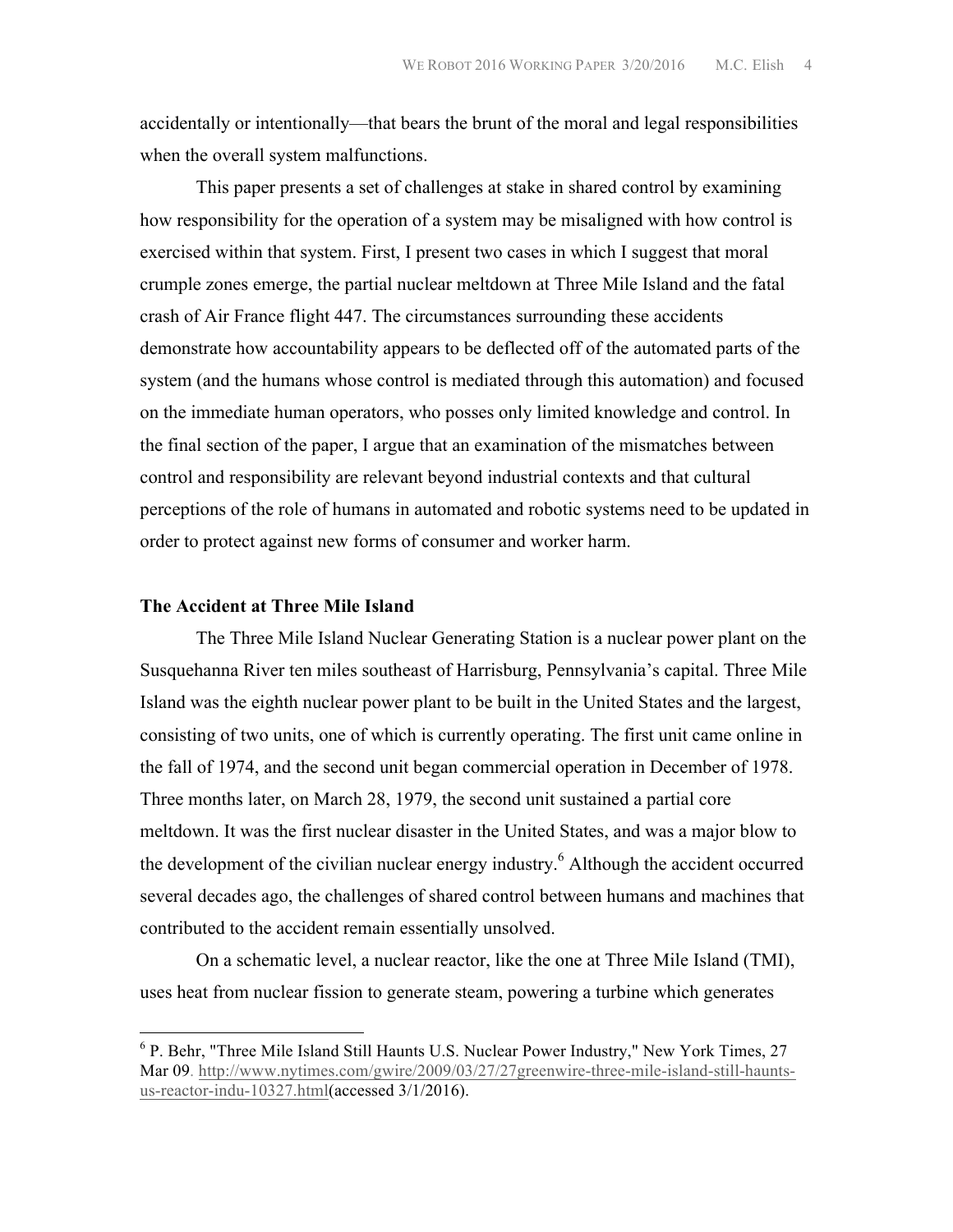electrical energy. TMI is a Babock & Wilcox reactor, which consists of a forty by fifteen feet steel container with eight and half to twelve inch thick walls, inside of which is a nuclear core. Inside this core, uranium nuclie fission occurs, controlled chain reactions that split apart atoms, releasing thermal energy that is then used to convert water into steam to power a turbine. Two sets of pipes are involved in the conversion of heat to steam. One set of pipes, the primary cooling water, is heated by circulating through the core and then through steam generator tanks, filled with the secondary cooling water. The water heated by the reactor, the primary cooling water, does not come in direct contact with the water in the steam generator tanks, the secondary cooling water. The primary cooling water, like radiator coils, heats the secondary cooling water in the steam generator tanks by circulating through thousands of small tubes. The circulation of water in both sets of pipes is of critical importance. If the primary cooling water cannot absorb the heat from the core, the core will become too hot and will melt, releasing radioactive waste and radiation, as well as melting everything with which it comes in contact. Every aspect of the reactor system is precisely calculated and calibrated to maximize efficient heat transfer and to prevent the core from overheating. All safety systems exist in at least duplicate. Theoretically, every risk was calculated, planned for, and addressed by the putative fully automated system.<sup>7</sup>

All the pipes through which water circulates must be constantly maintained and cleaned to prevent buildup of foreign matter that could lead to malfunction. Various filters within the feedwater pipe system itself also perform sieving functions, and in the early morning of March 28, one of these filters became clogged. It would later come to light that these filters had consistently caused problems that the plant management had ignored.<sup>8</sup>

The shift supervisor, William Zewe, a graduate of the Navy's nuclear operations program, oversaw a team of several dozen people during his eight-hour shift at the plant. None of the positions required advanced knowledge of nuclear energy or systems design, and training courses were short and basic. Two of operators on duty on March 28, Craig

 $\frac{7}{100}$  Note about automation planning and design in nuclear systems of 1970s.

<sup>8</sup> Ford 1981: 95.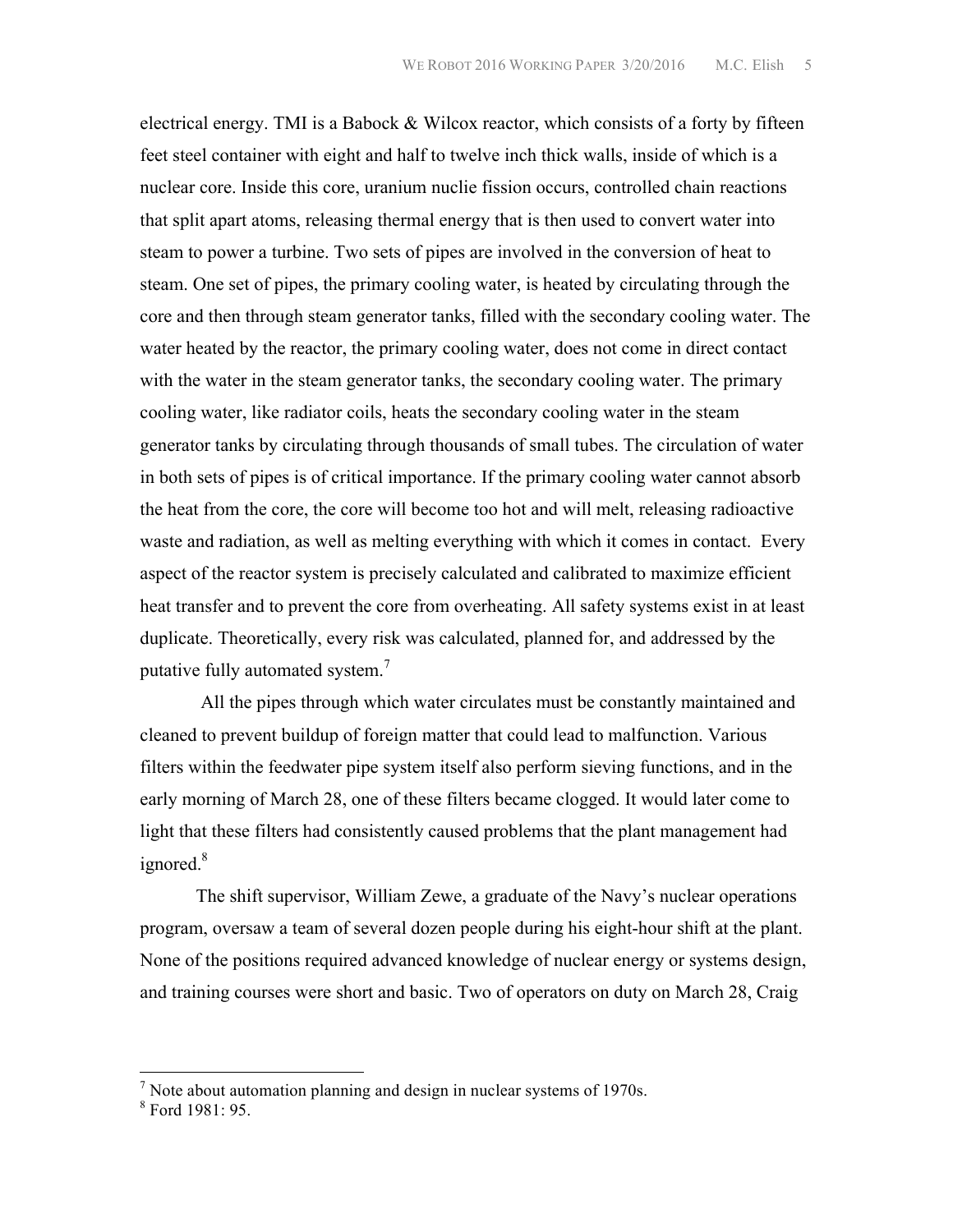Faust and Edward Frederick, had backgrounds as enlisted personnel who operated submarine reactors for the Navy.

At 4 am, in the middle of the 11 pm-7am shift, two maintenance workers were in the basement trying to fix a clogged pipe in a subsection of the system involved in purifying the secondary cooling water. Unintentionally, the workers choked off the flow of the entire feedwater system, preventing the secondary cooling water from circulating. This failure triggered a full shutdown of the reactor and turbine. Within the automated system, such a shutdown had been planned for adequately and further emergency automatic controls kicked in. Within seconds of the shutdown, auxiliary feedwater systems were activated that would cool the core. However, a relief valve designed to release pressure in the core had been triggered. The valve opened as designed, but the mechanism jammed, and the valve never closed, as it should have. Consequently, the cooling water intended to circulate drained out of the tank rapidly. Additionally, pipes that should have transported water to the tank had been rendered useless; two days earlier, a routine testing procedure of the valves in question had accidentally been left closed. The incorrect position of the valve was not linked to any indicators in the control room, and the mistake went unnoticed. Within minutes, the foolproof safety systems of the plant had failed and resulted in a common-mode failure, a term that denotes the failure of safety systems and a class of event with such remote probability that planning was unnecessary.

Unfortunately, further actions in the control room contributed to the failure of the safety systems. The operators, in the midst of multiple visual and audio error messages, misinterpreted the situation and relied on system readings linked to the open valve, assuming that this was an effect, not a cause, of the problem. Thinking there was too much water flowing, they shut off the remaining auxiliary pumps that had automatically been engaged, manually overriding the automatic safety system, another common-mode failure.

The design of the control room played a central role in compounding human misinterpretations of mechanical failures. Designed as an automated system with limited human oversight, the physical conditions of the system were not adequately represented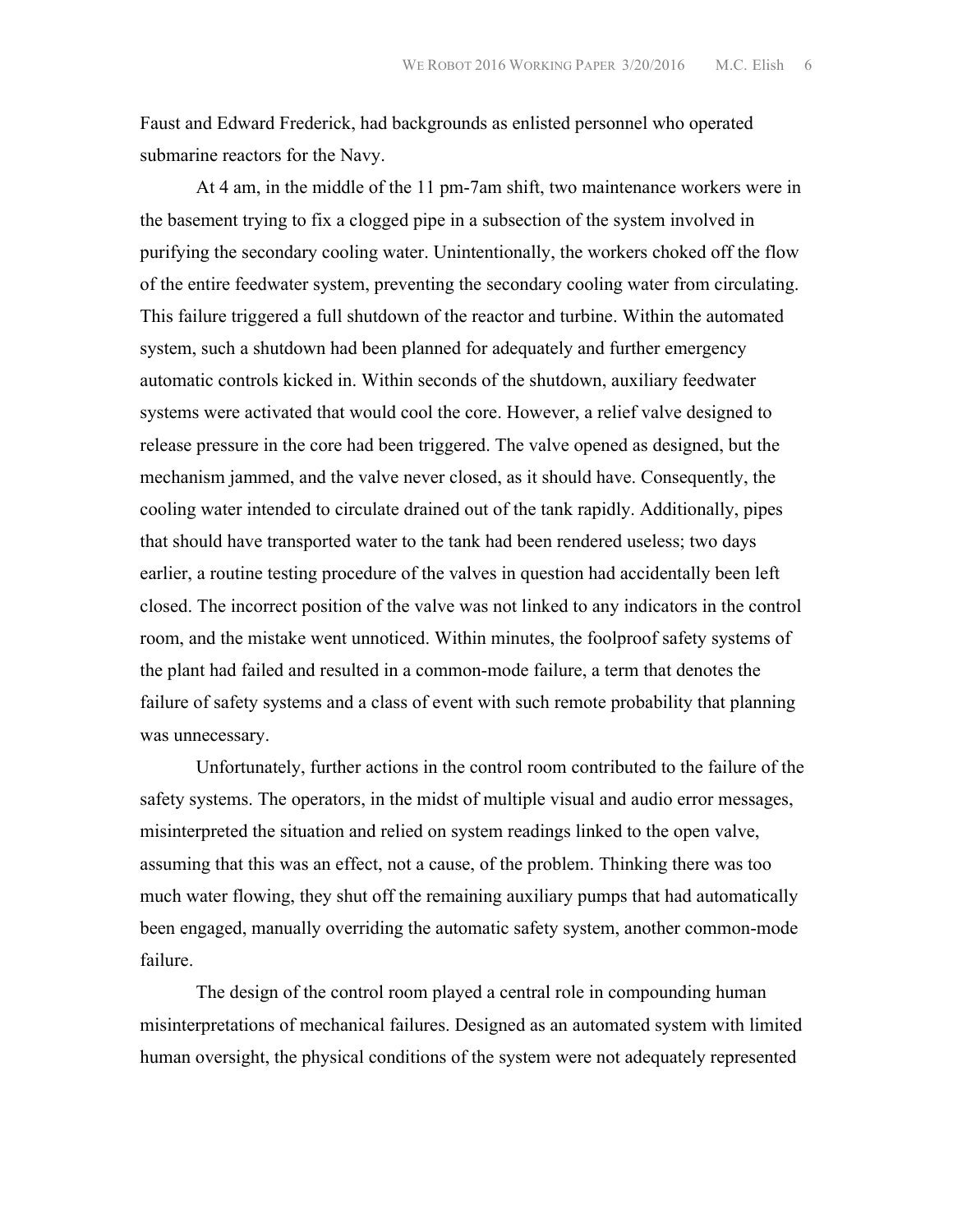in the control interface.<sup>9</sup> For instance, there were no direct indicators of the level of cooling water in the steam generator tank. The automated system received this information (which had triggered the automatic shutdown) but the operators had to infer the amount of water from an auxiliary tank linked to pressure monitoring. During the accident, this tank remained full and provided incorrect information to the operators about the system.

For more than sixteen hours, the reactor was not adequately cooled, and later reports showed that over a third of the uranium core melted. Much longer, and the meltdown could have been catastrophic. In the days and weeks following the accident, the extent of the damage and the potential of radioactive contamination were hidden from the public by plant management and the Nuclear Regulatory Commission (NRC). Numerous commissions and federal studies were tasked with evaluating what had gone wrong and providing recommendations for future action, including the President's Commission on the Accident at Three Mile Island. One of the central recommendations of the report was the requirement to focus on human factors engineering and the importance of human-computer interaction design.<sup>10</sup>

The nuclear accident at Three Mile Island provides an example of the emergence of a moral crumple zone. Based on press releases from plant management, the governor's office, and the Nuclear Regulatory Commission (NRC), news coverage in the weeks following the accident laid unequivocal blame on the plant operators. A *Los Angeles Times* front-page headline from April 11, less than two weeks after the meltdown, stated "Nuclear Accident Blamed Primarily on Human Error."<sup>11</sup> Reporting on the official NRC report that was released two months later, one Associated Press headline read, "Human Error Cited in 3-Mile Accident."<sup>12</sup> The first paragraph stated: "Operators of the Three

 $10$  The findings of this report, known as the Kemeny report, particularly emphasized the role of the reigning "mindset" at the plant and how "systemic" problems were the basis for the accident. J. G. Kemeny et al., "Report of the President's Commission on the Accident at Three Mile Island," U.S. Government Printing Office, 0-303-300, October 1979.

http://www.threemileisland.org/downloads/188.pdf (accessed 2/8/2016).

 <sup>9</sup> T. Sheridan. 1992. *Telerobotics, automation and supervisory control.* Cambridge, MA: MIT Press.

<sup>11</sup> R. Toth. 1979. "Nuclear Accident Blamed Primarily on Human Error." *Los Angeles Times* Apr 11, pg. 1

<sup>12</sup> S. Benjamin. 1979. "Human Error Cited in 3-mile Accident." *Boston Globe.* May 12, pg 5.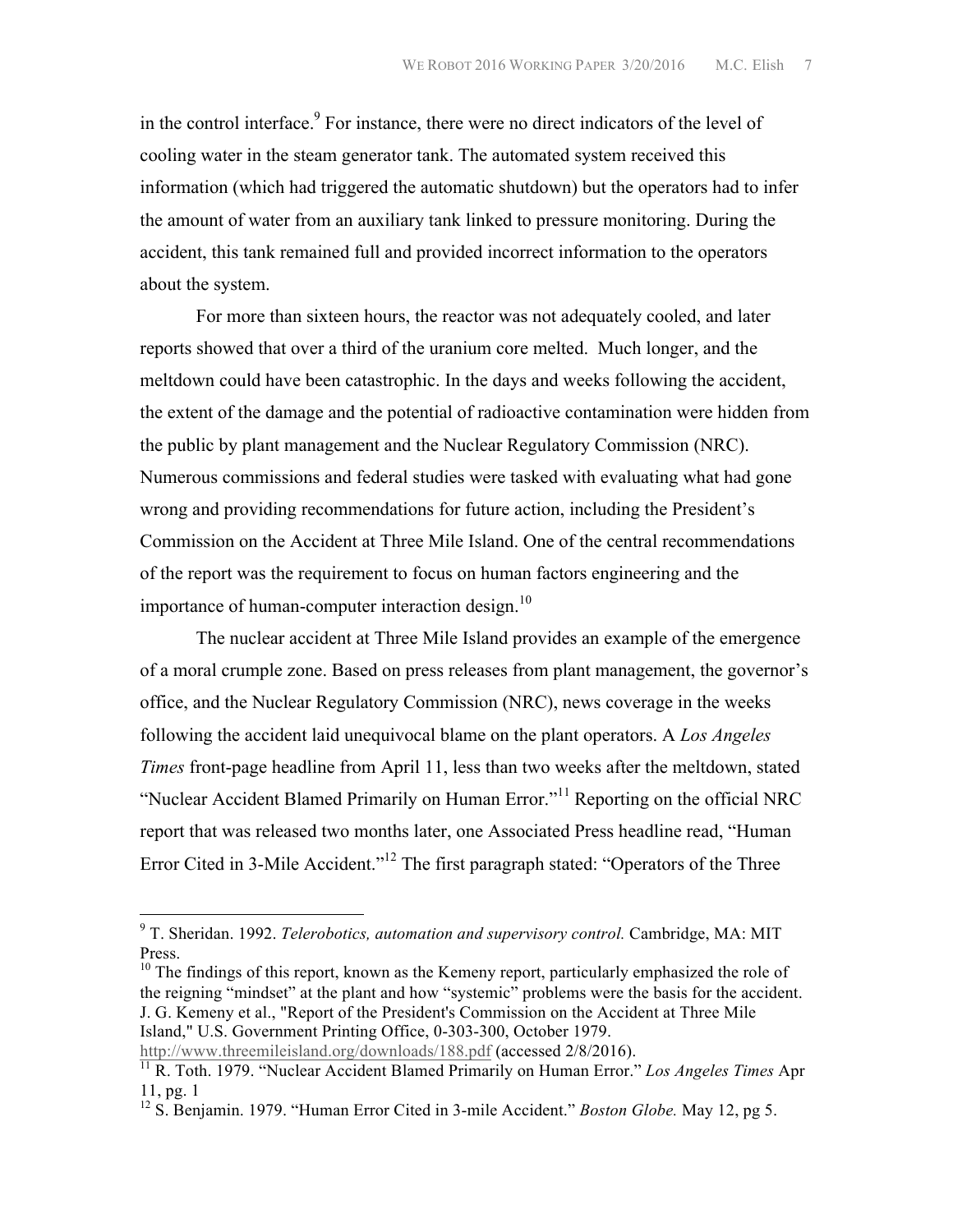Mile Island nuclear plant inadvertently turned what could have been a minor accident into a major one because they could not tell what was happening in the reactor." Only at the end of the article is it stated that the plant design made it especially hard to control and that "in general, control rooms… often are poorly designed and make it hard for operators to figure out what's going on during an abnormal event."<sup>13</sup>

In the opening minutes of a PBS American Experience documentary about the accident, Mike Gray, a prominent local journalist at the time, said, "If the operators had not intervened in that accident at Three Mile Island and shut off the pumps, the plant would have saved itself. They [the designers] had thought of absolutely everything except what would happen if the operators intervened anyway."<sup>14</sup>

Without a doubt, actions taken by the plant operators led to the accident and exacerbated its severity. A maintenance worker two days prior had indeed left a valve closed after a testing procedure that should have been left open. It was steps taken by a maintenance worker to fix a clogged pipe that resulted in halting circulation in the feedwater pipes. And it was operators in the control room who overrode the final safety system, which would have engaged the remaining backup water system. But to focus on these actions as isolated events is like focusing on a detail in the foreground while missing the bigger picture.

If the frame is expanded beyond those immediately present during the accident, these errors followed directly from other systemic errors. The workers had been directed to test these valves and document the testing in a way that cut corners and saved money and time for the plant managers.<sup>15</sup> The maintenance of valves, specifically at TMI and also in nuclear plant facilities generally, was deemed to be overlooked and underregulated by an official within the NRC.<sup>16</sup> Specifically, the clogged pipe in question had been generating issues for weeks prior, but plant management chose not to shut down the reactor. Compounding these circumstances, one must also take into consideration the

 $13$  Ibid.

<sup>&</sup>lt;sup>14</sup> PBS WGBH. "Meltdown at Three Mile Island." *PBS American Experience*. Transcript. 1992. http://www.pbs.org/wgbh/amex/three/filmmore/filmcredits.html(accessed 3/1/2016).

<sup>15</sup> D. Ford. 1981. "A Reporter at Large: Three Mile Island." *New Yorker*. Apr 6: 49-120:111. <sup>16</sup> J. Omang. "'Nuggets': A Collection of Nuclear Glitches." *Washington Post.* 10 February 1979. https://www.washingtonpost.com/archive/politics/1979/02/10/nuggets-a-collection-of-nuclearglitches/a48dbfae-d6d8-45ef-964c-a433a5f6bdf6/(accessed 3/10/2016).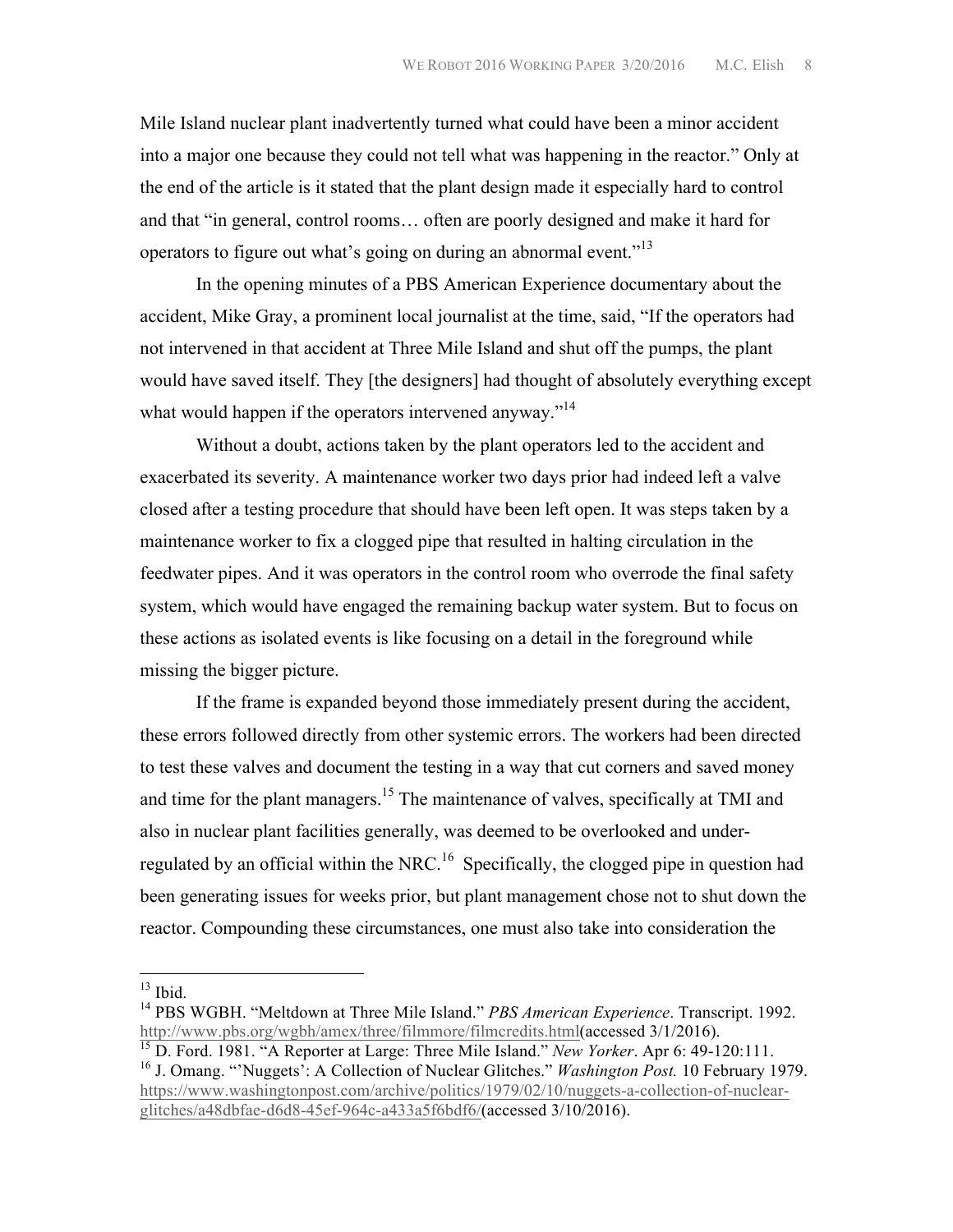organizational and power dynamics that may have prevented operators concerned with safety procedures, or unsure about what actions to take, in what has been described as a management climate that viewed regulations as empty bureaucratic hoops.<sup>17</sup>

Furthermore, the control room design, as mentioned earlier, did not provide adequate information or feedback to allow operators to assess the state of the system. The operators made incorrect decisions because they had incorrect information. Focusing on the agency of operators misses other dimensions of control exercised by other actors involved in the system, from the designers of the interfaces to the plant managers who created the conditions within which the operators could act to, the regulators who maintained a blind-eye toward industry standards.

#### **The Crash of Air France Flight 447**

En route from Brazil to France in 2009, Air France flight 447 crashed into the Atlantic Ocean killing all 228 people on board. One of the deadliest crashes in the last decades of civil aviation, the accident has been described as particularly tragic because the fatal error could have been easily fixed.<sup>18</sup> Viewed in a different light, the circumstances of the accident provide a paradigmatic example of how human operators become moral crumple zones in complex system failures.

After an on-time departure from Rio de Janeiro, the flight proceeded for one hour and forty minutes without incident. In addition to the flight attendants, there were three pilots aboard who would rotate into the cockpit during the eleven-hour duration of the flight. Since the late 1980s, the FAA requires the presence of two pilots in the cockpit during flight.<sup>19</sup> The most senior pilot and the Pilot in Command, ultimately responsible for the flight, was Captain Marc Dubois. Also flying was Pierre-Cédric Bonin and David Robert, both relatively young pilots who had spent the majority of their flight hours in

<sup>18</sup> W. Langewiesche. 2014. "The Human Factor." *Vanity Fair* September.

 $17$  Ford 1981. See also Kemeny et al. 1979.

http://www.vanityfair.com/news/business/2014/10/air-france-flight-447-crash (accessed 10/4/2015).

 $19$  For the preceding decades, three crewmembers were required, two pilots and a flight engineer. The automation of most of the systems originally controlled by the flight engineer obviated this role.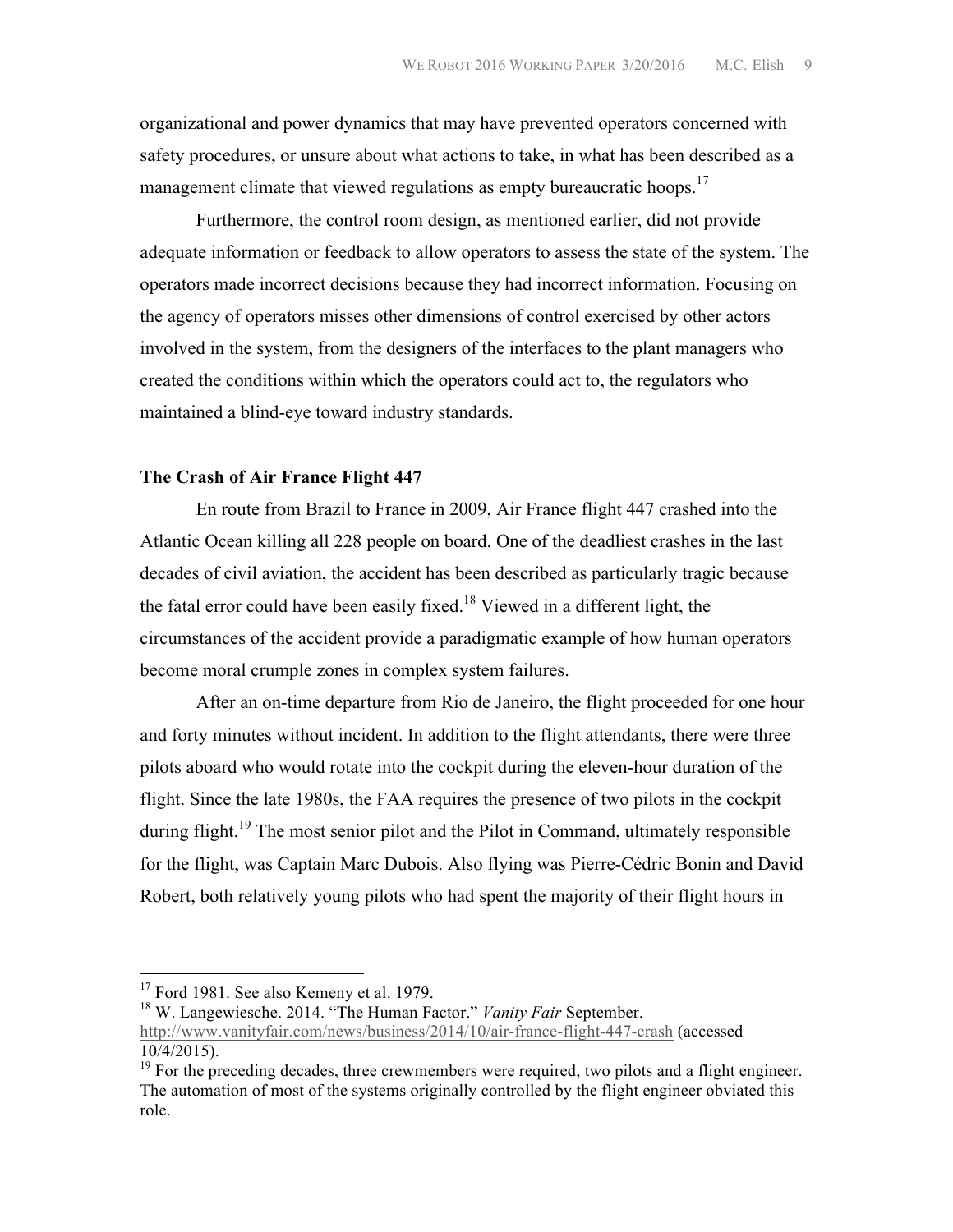Airbus aircraft in which pilots spend more time monitoring systems than actively controlling the aircraft.

Airbuses are designed as a fly-by-wire system, referring to the complete automation of flight controls in the aircraft. Fly-by-wire systems are designed to be foolproof, primarily by prioritizing the computational capacities of on-board computers over human mechanic control. In a fly-by-wire aircraft, the pilot interfaces with a computer that in turn controls the aircraft through hydraulic or electric actuators. In previous generations of flight control, the movement of the pilot would be directly linked to the mechanical movements in the plane. Attempts to automate flight control are far from new and have been entwined with the development of manual flight since the Wright Brothers.<sup>20</sup> What is important to note is the relationship between the pilot and the aircraft and how automation mediates this in varying degrees and structures pilot action.

Airbuses operate within four flight control laws, including Normal Law and Alternate Law. When Normal Law is in effect, the decisions of the autopilot trump any action by the pilot. In theory and in practice this prevents pilots from making any moves, accidentally or incorrectly, that would rupture the flight envelope, the precise set of aerodynamic conditions that allow a more than 200-ton aircraft like the A330 to fly through the air. However, automated systems cannot be programmed to predict and plan for every single event that may ever occur at any point in the future. This is as true for aviation autopilots as well as state-of-the-art machine learning techniques. So-called "edge-cases" exist, which combine factors and contexts that could not be anticipated. Most accidents are edge-cases. As both a practical response and liability shield, autopilots are certified to work as closed systems that do not work under every condition. I will return to the matters of boundaries and certifications in the discussion below.

Alternate Law, which sounds like it might refer to an alternate universe, in fact refers to a mode in which primary control is in the hands of the pilot. When the computer and autopilot are unable to work as designed, like if a sensor reading is absent, Alternate Law is engaged. In Normal Law, the computer would override any actions that would result in an aerodynamic stall, which results from an incorrect angle of attack, the degree

<sup>&</sup>lt;sup>20</sup> C.S. Draper. 1955. "Flight Control" 43rd Wilbur Wright Memorial Lecture. Journal of the Royal Aeronautical Society 59 July, 451-478.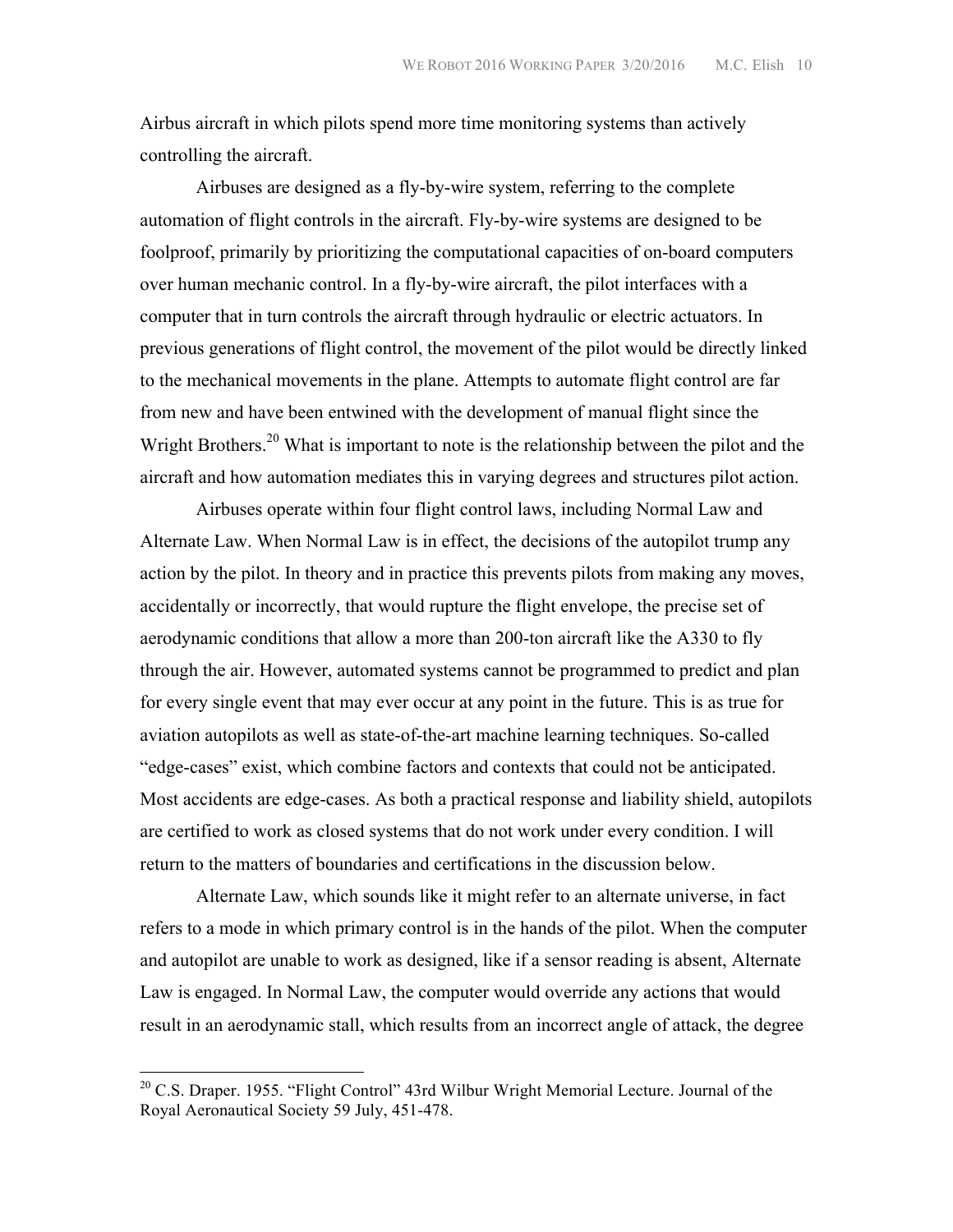at which the airplane wing meets the oncoming air. In Alternate Law, the pilots are essentially on their own.

To return to the accident timeline, about an hour and half into the flight, Captain DuBois left the cockpit to nap in the crew quarters and David Robert joined Bonin in the cockpit. From the transcript recovered from the black box, it seems that Bonin was anxious about a storm that he could see on the radar. As they reached the storm, they encountered ice crystals that accumulated in the airplane's pitot tubes, sensors which measure airspeed. Frozen, the pitot tubes could not transmit airspeed indications, which the autopilot requires to function. With a "cavalry charge" alarm, the plane reverted to Alternate Law and the pilots learned that the autopilot had disengaged. Soon another alarm sounded, indicating a deviation in planned altitude. Bonin, likely panicked, pulled the stick back, perhaps instinctively, in an attempt to climb. A few seconds later, another warning sounded and a synthetic male voice pronounced, "STALL." Within a few more seconds, the pilots realized that the autopilot had failed because of incorrect speed indications.

At this point, the pilots should have had enough knowledge and time to fix this relatively simple problem of recovery from an aerodynamic stall. While counter-intuitive on the ground, it is a fundamental principle in flying that to recover from a stall, in which the aircraft speed is too slow and the angle of attack of the wings is too steep, the solution is to point the noise of the plane downward, decreasing the angle of attack and drag of the wings, increasing speed and recovering from the stall.

Instead of lowering the nose of the plane, Bonin pulled back on the control stick, raising the nose of the plane trying to climb. In the following minute, numerous alarms went off as Bonin frantically tried to control the plane. Likely adding to Bonin's debilitating panic, alarm lights flashed and a menagerie of error warnings rang. The angle of attack at this point in the flight should have been around 3 degrees, with a stall occurring at 10 degrees. In Bonin's confused state, he had brought the plane up as high as 23 degrees. Communication between Bonin and Robert had broken down, and while Robert seems to have tried to take control of the plane, the design of the Airbus controls only allow one pilot to be in control at a time, but also does not provide haptic feedback to indicate what the other pilot is doing, or even which pilot is in control if both are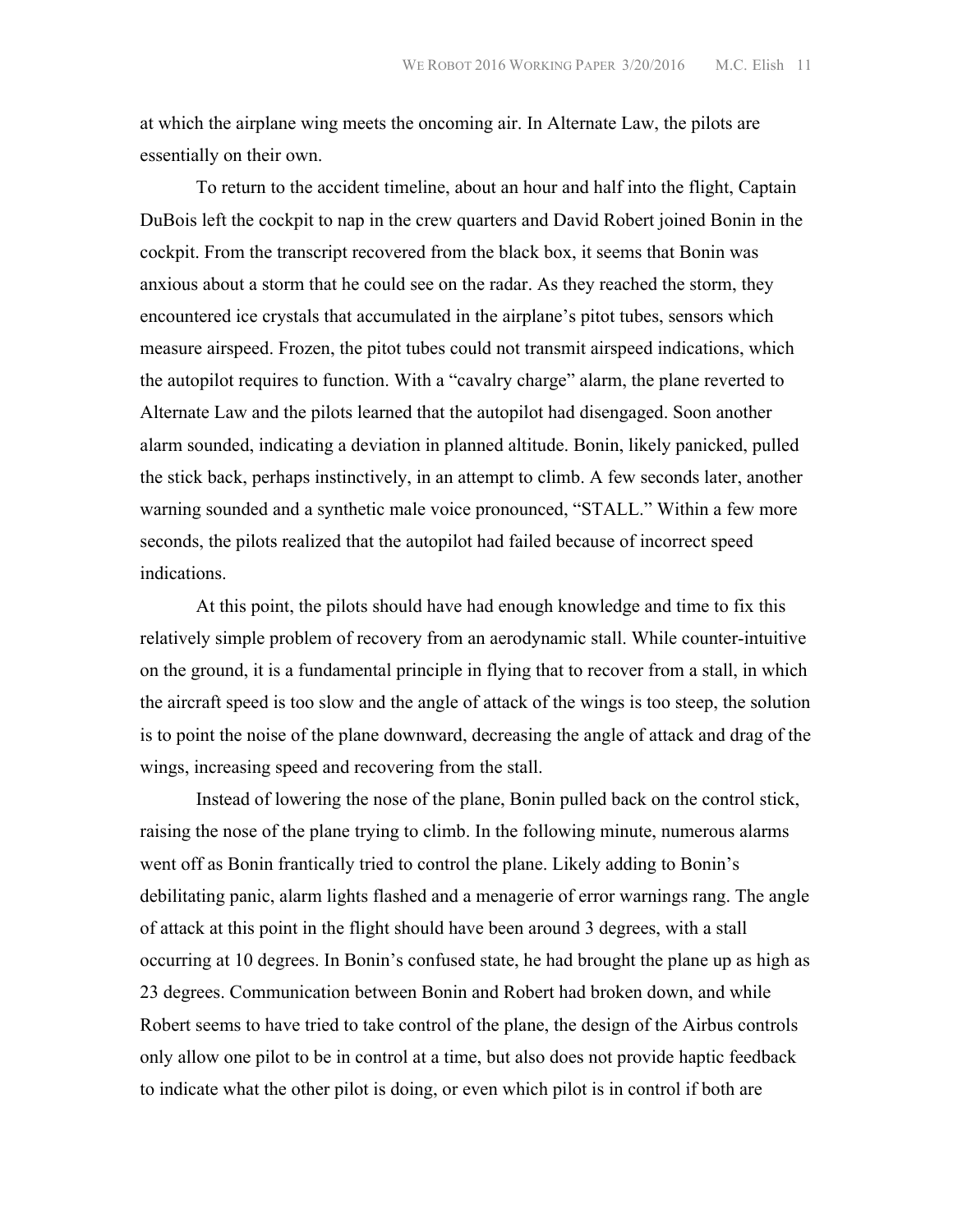operating the controls. Robert was pushing forward, Bonin pushing back. Neither one aware of the actions of the other. One minute and seventeen seconds had passed since the reversion to Alternate Law.

Twenty-one seconds later, and finally responding to their summons, Captain DuBois returned to the cockpit. At this point, the plane was still above 30,000 feet and a recovery was theoretically easily within reach. But the chaos in the cockpit and breakdown in communication and coordination of the aircraft rendered all three pilots helpless. The angle of attack had reached 41 degrees, so extreme that the computer did not announce a stall state because the reading was rendered invalid. Every time Bonin would lower the nose and reduce the angle of attack, the reading would fall back into the acceptable range, and a stall state would be announced. Any effectively correcting move he made perversely resulted in the synthesized male voice announcing "STALL," adding to the cacophony of other warnings. According to the recovered audio, at one point Robert said to Dubois, "We completely lost control of the airplane, and we don't understand anything! We tried everything!" Four minutes and twenty seconds after the pitot tubes froze, flight 447 crashed into the Atlantic Ocean, killing everyone onboard instantly.

After the black boxes of the Airbus A330 were found in 2011, an accident investigation was completed by France's Bureau d'Enquêtes et d'Analyses pour la Sécurité de l'Aviation Civile (BEA), an equivalent body to the American Federal Aviation Administration (FAA). The report headlined the role of pilot error in the crash. American news outlets, quoting the official French report stated, "a series of errors by pilots and a failure to react effectively to technical problems led to the crash."<sup>21</sup> Many of the details described above were subsumed under a narrative in which the pilots lost "cognitive control" and caused the crash.<sup>22</sup> A typical news report, here from CNN, explained,

https://www.bea.aero/docspa/2009/f-cp090601.en/pdf/f-cp090601.en.pdf (accessed 1/17/2016).

 <sup>21</sup> BEA. 2012. *Final Report on the Accident on 1st June 2009*.

 $\frac{22}{2}$  Pilot error has been a consistent catchall for explaining commercial and private aircraft accidents. See S.A. Leveen. 1982. "Cockpit Controversy: The Social Context of Automation in Modern Airlines." Ph.D. Dissertation, Department of Science and Technology Studies, Cornell University.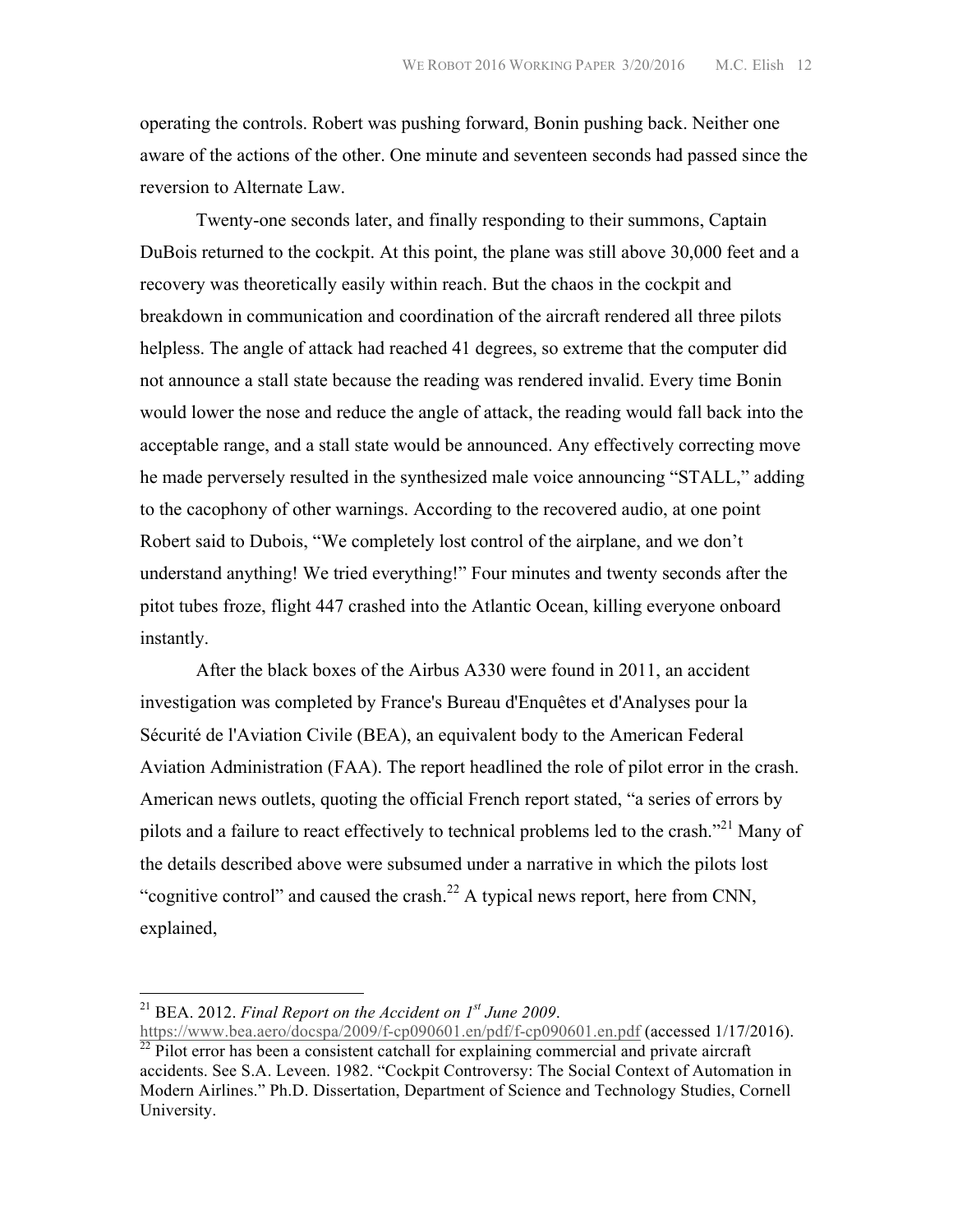When ice crystals blocked the plane's pitot tubes… the autopilot disconnected and the pilots did not know how to react to what was happening. In the first minute after the autopilot disconnection, the failure of the attempt to understand the situation and the disruption of crew cooperation had a multiplying effect, inducing total loss of cognitive control of the situation.<sup>23</sup>

Buried in the second half of the story, it is explained that there were other factors involved in the crash, including the fact that Airbus had recognized an issue with pitot tube failures due to icing in the A330 model, and were beginning to replace the parts. The pitot tubes on this particular Airbus A330 had not yet been replaced.

It is also important to consider the larger structural circumstances that in many ways primed the pilots for "the total loss of cognitive control." While automation is generally assumed to relieve humans of menial tasks, freeing them to think about more important decisions, this has proven not to be the case.<sup>24</sup> More free time does not necessarily lead to high-level judgments. In fact, pilot awareness generally decreases with increased automation.<sup>25</sup> Human factors research has demonstrated that skills atrophy when automation takes over.<sup>26</sup> While the senior pilot, DuBois had experience flying a range of aircraft, the other two pilots had much less experience and had only flown for a significant amount of time in fly-by-wire Airbuses. Deskilling has been suggested to be a primary component of the pilots' inability to implement the stall corrective procedure.<sup>27</sup>

The problems arise not only in deskilling, but also in the kinds of interactions expected between pilots and the flight management systems. Regulators, in addition to the engineers and managers of aviation systems, have created a schizophrenic dynamic in which automation is seen as safer and superior in most instances, unless something goes wrong, at which point humans are regarded as safer and superior. Unfortunately, creating

 $23$  CNN Wire Staff. 2012. "Final Air France crash report says pilots failed to react swiftly" *CNN.com* 5 July. http://www.cnn.com/2012/07/05/world/europe/france-air-crash-report/ (accessed 1/17/2015).

<sup>24</sup> L. Bainbridge. 1983. "Ironies of Automation." *Automatica* 19: 775-779; R. Parasuraman and V. Riley. 1997. "Humans and Automation: Use, Misuse, Disuse, Abuse." *Human Factors* June 39(2): 230-253.

<sup>&</sup>lt;sup>25</sup> S. M. Casner and J. Schooler. 2014. "Thoughts in Flight: Automation Use and Pilots' Task-Related and Task-Unrelated Thought." *Human Factors* 56(3), 433-422;

<sup>26</sup> N.B. Sarter, D.D. Woods, and C.E. Billings. 1997. "Automation Surprises" in *Handbook of Human Factors & Ergonomics 2nd edition*, G. Salvendy ed. New York: Wiley.  $27$  Langewiesche 2014.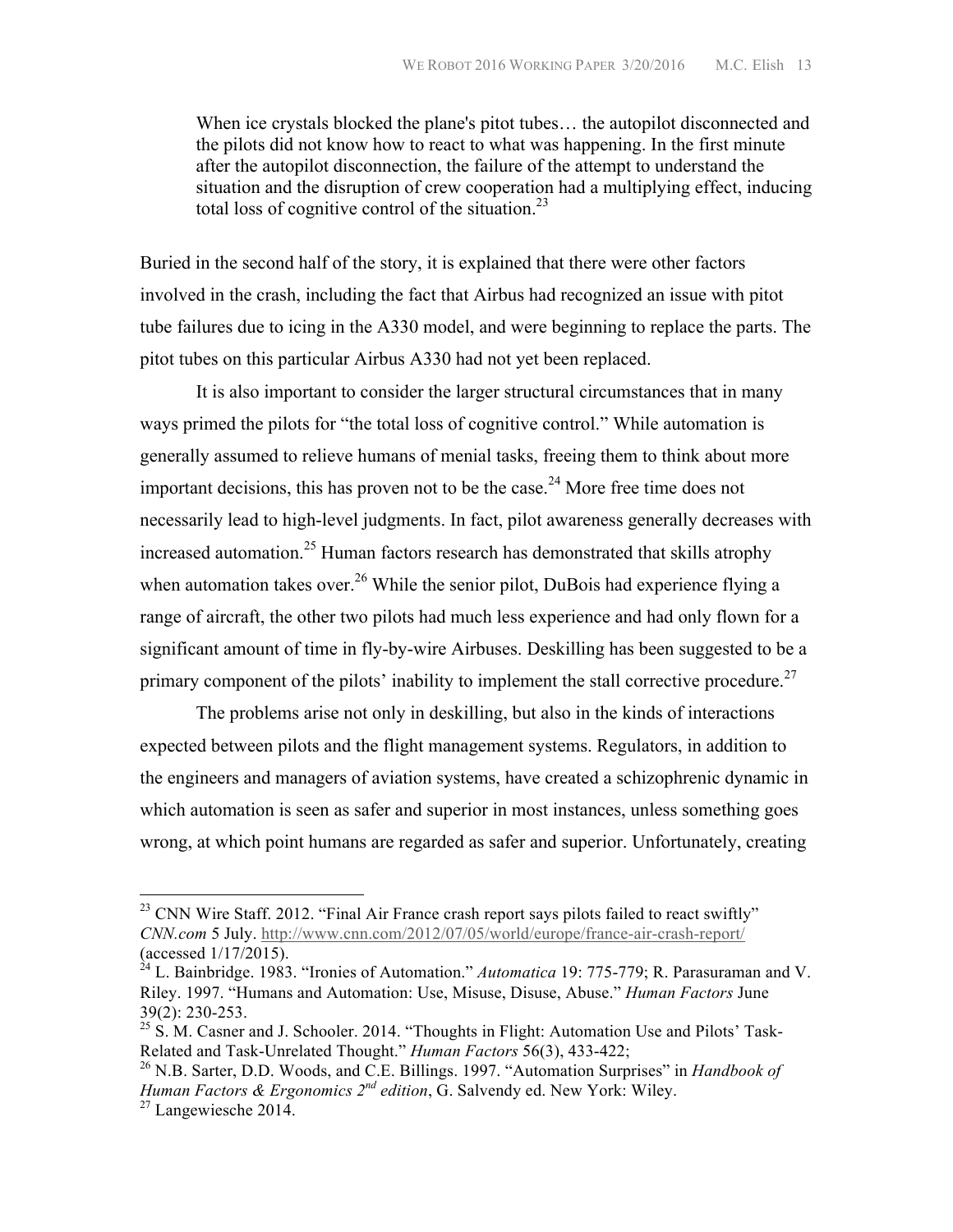this kind of role for humans, who must jump into an emergency situation at the last minute, is something humans do not do well.<sup>28</sup> Under these circumstances, the odds are stacked against the pilot.

Still, the rhetoric around the infallibility of automation persists. Consider the marketing and reporting around an early model of the A330, the Airbus A320, the first fly-by-wire commercial jet. Quoting an aviation expert, the article states,

...most significant is that computers controlling the fly-by-wire system can be programmed to ensure that the plane flies safely at all times, even though the pilot may make an error. … It will be smart enough to protect the airplane and the people aboard it from any dumb moves by the pilot.<sup>29</sup>

The explicit point in this article, as well as similar media from the time, is that the autopilot and associated automation are smart enough to outsmart and save the human every time, the same narrative we saw in nuclear power plant design. The idea that the automation and its software could fail is never a possibility.

If the software is presented as being more capable of control, and the amount of time on any given flight that is controlled by the autopilot software far exceeds the amount of time directly controlled by the pilot, who is responsible for the control of the aircraft? The FAA has specifically addressed this in a federal regulation, which has been the same for decades: "The pilot in command of an aircraft is directly responsible for, and is the final authority as to, the operation of that aircraft.<sup>330</sup> Courts have consistently

<sup>30</sup> 14 CFR 91.3 The pilot (and by extension in most cases, airline) is responsible for the plane's operation whether she uses the autopilot, chooses not to use the autopilot, uses the autopilot incorrectly or acts incorrectly because the autopilot gives faulty information. J. E.

<sup>&</sup>lt;sup>28</sup> A.H. Roscoe. 1992. *Workload in the glass cockpit. Flight safety digest.* Alexandria, VA: Flight Safety Foundation; Earl L. Weiner. 1989. *Human factors of advanced technology ("glass cockpit") transport aircraft* (NASA Contractor Report 177528). Moffett Field, CA: NASA Ames Research Center.

<sup>29</sup> J. Oslund. 1986. "NWA Airbus 320s to be most advanced jets ever." *Minneapolis Star Tribune*. 9 Oct.

Cooling and P. V. Herbers. 1983. "Considerations in Autopilot Litigation." *Journal of Air Law and Commerce* 48, 693-723: 713.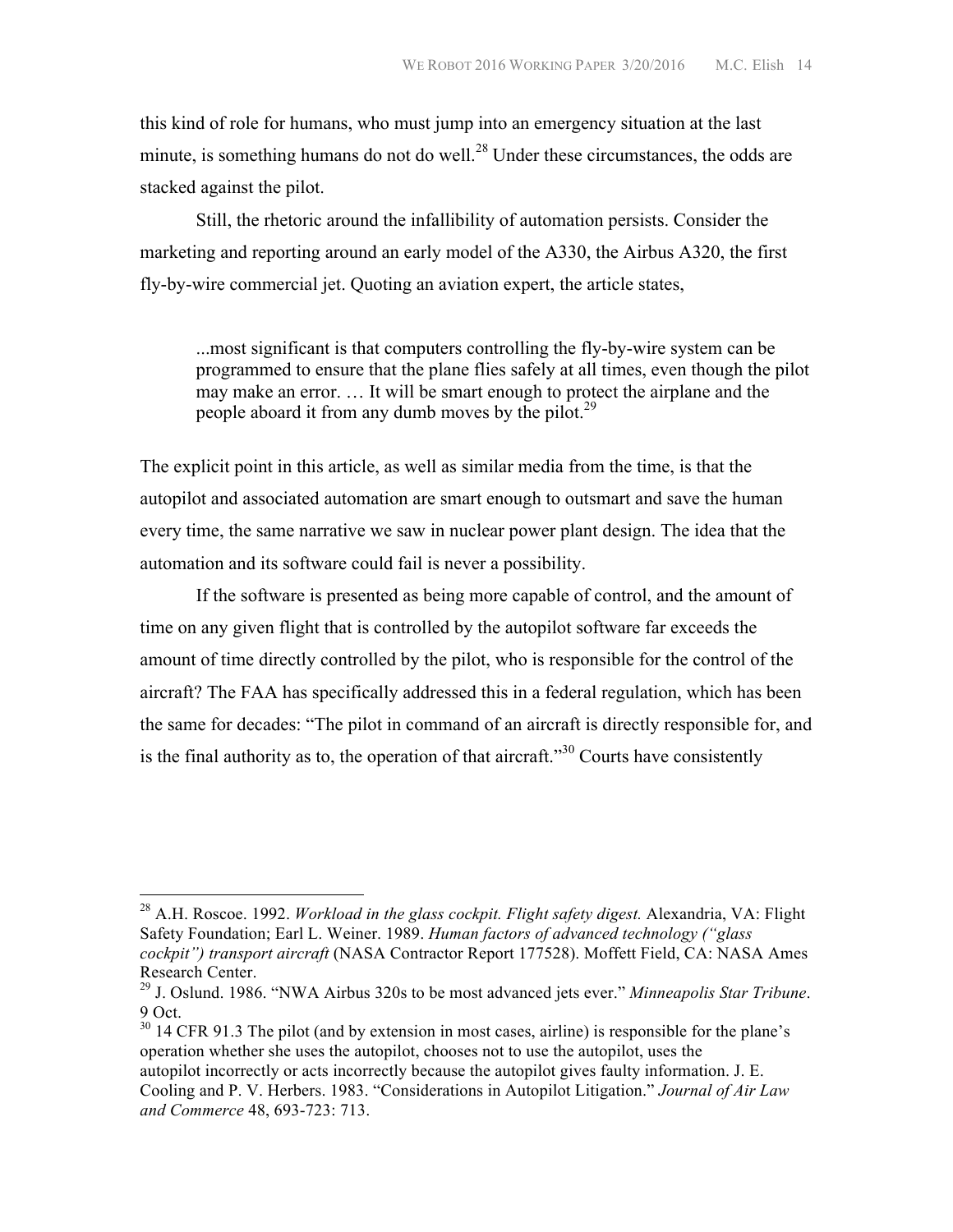upheld this authority of the pilot as the ultimate designation of liability.<sup>31</sup> While control has been effectively distributed, $32$  responsibility has not scaled accordingly.

Moreover, the framework of autopilot certification bounds the automatic system in a way that limits accountability to only mechanical failure. The first two sub-points of autopilot certification requirements dictate the necessary ability of the autopilot to be disengaged by the pilot. Specifically "each system must be designed so that the automatic pilot can:

- 1. Be quickly and positively disengaged by the pilots to prevent it from interfering with their control of the airplane; or
- 2. Be sufficiently overpowered by one pilot to let him control the airplane.<sup>33</sup>

In the most recent version of 14 CFR 23.1329 (2011), the amount of force and time to positively disengage the autopilot are specified. The following are the reasonable periods of time established for "pilot recognition between the time a malfunction is induced into the autopilot system and the beginning of pilot correct action following hands-off or unrestrained operation":

- 1. A three-second delay following pilot recognition of an autopilot system malfunction, through a deviation of the airplane from the intended flight path, abnormal control movements, or by a reliable failure warning system in the climb, cruise, and descent flight regimes.
- 2. A one-second delay following pilot recognition of an autopilot system malfunction, through a deviation of the airplane from the intended flight path, abnormal control movements, or by means of a reliable warning system, in maneuvering and approach flight regimes.

More simply stated, an autopilot must be designed to allow the pilot three seconds to correct a malfunction and still maintain safe flight when climbing, descending or

 <sup>31</sup> For example, Air Line Pilot's Assoc., Int'l v Federal Aviation Administration, 454 F.2d 1052 (D.C. Cir. 1971). See also Cooling et. al 1983: 713-714.

 $32$  This argument is not intended to be against automated systems in and of themselves. The safety record in aviation over the past decades demonstrates that highly automated systems have resulted in significantly safer air travel overall.

<sup>&</sup>lt;sup>33</sup> 14 CFR 23.1329 1982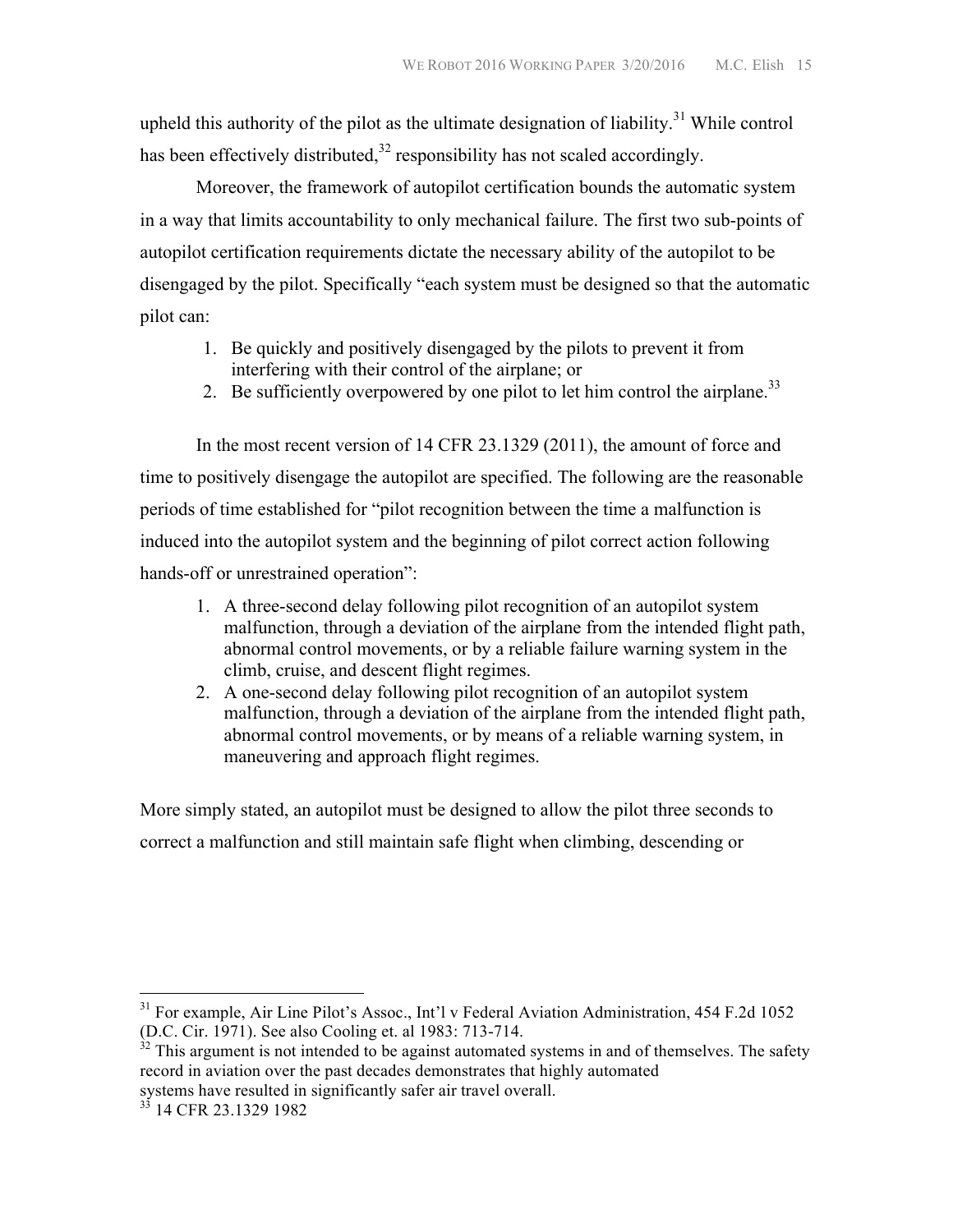cruising. During periods of takeoff and landing the pilot must have a one-second time frame to correct the malfunction.<sup>34</sup>

The autopilot functions correctly, according to certification standards, as long as the human pilot is provided the specified amount of time to take control in the event of an accident. Recall that human factors research has proven this "handoff" scenario detracts from, rather than enhances, human performance. The autopilot system is certified as a piece of software, but in practice works as a human-software-hardware system. If, as in flight 447, the primary causes of the accident are found in the interactions between automation and human, there are no certifications that cover this. Because the autopilot did not malfunction in a way recognized through its certification process, the only possible malfunction, systemically, is the human in the moral crumple zone.

## **Discussion**

In a paper titled "Accountability in a Computerized Society,"<sup>35</sup> Helen Nissenbaum outlines four main barriers to the establishment of accountability, or answerability, in the development and use of computational technologies. Each of these barriers, the problem of many hands, bugs, blaming the computer and software ownership without liability, implicates a set of development practices as well as attitudes toward accountability. Her argument and the arguments developed by other philosophers of technology in recent years, analyze how the unique affordances of computational technologies obscure traditional paths to identify accountability.<sup>36</sup> As both a contribution and extension to this body of literature, the argument advanced in this paper is intended to articulate the role that social constructions of responsibility play in assigning blame, and also call attention to the potential for these constructions to shape future legal decisions around autonomous and robotic technologies. What is unique about the concept of a moral crumple zone is that it highlights how structural features of a system may

 $34$  I am not aware of any studies that support or indicate these time frames. Cooling & Herbers reached the same conclusion in 1983 and maintained their conclusion in 2015. J. Cooling and P.Herbers. 2015. Personal communication with author. Feb 16.

<sup>35</sup> H. Nissenbaum. 1996. *Science and Engineering Ethics* 2(1): 25-42.

<sup>&</sup>lt;sup>36</sup> For example, DG Johnson 2006. "Computer systems: Moral entities but not moral agents." *Ethics and Information Technology* 8: 195–205; Coeckelbergh, M. 2011. "Moral Responsibility, Technology, and Experiences of the Tragic: From Kierkegaard to Offshore Engineering." Science and Engineering Ethics 18(1): 35-48.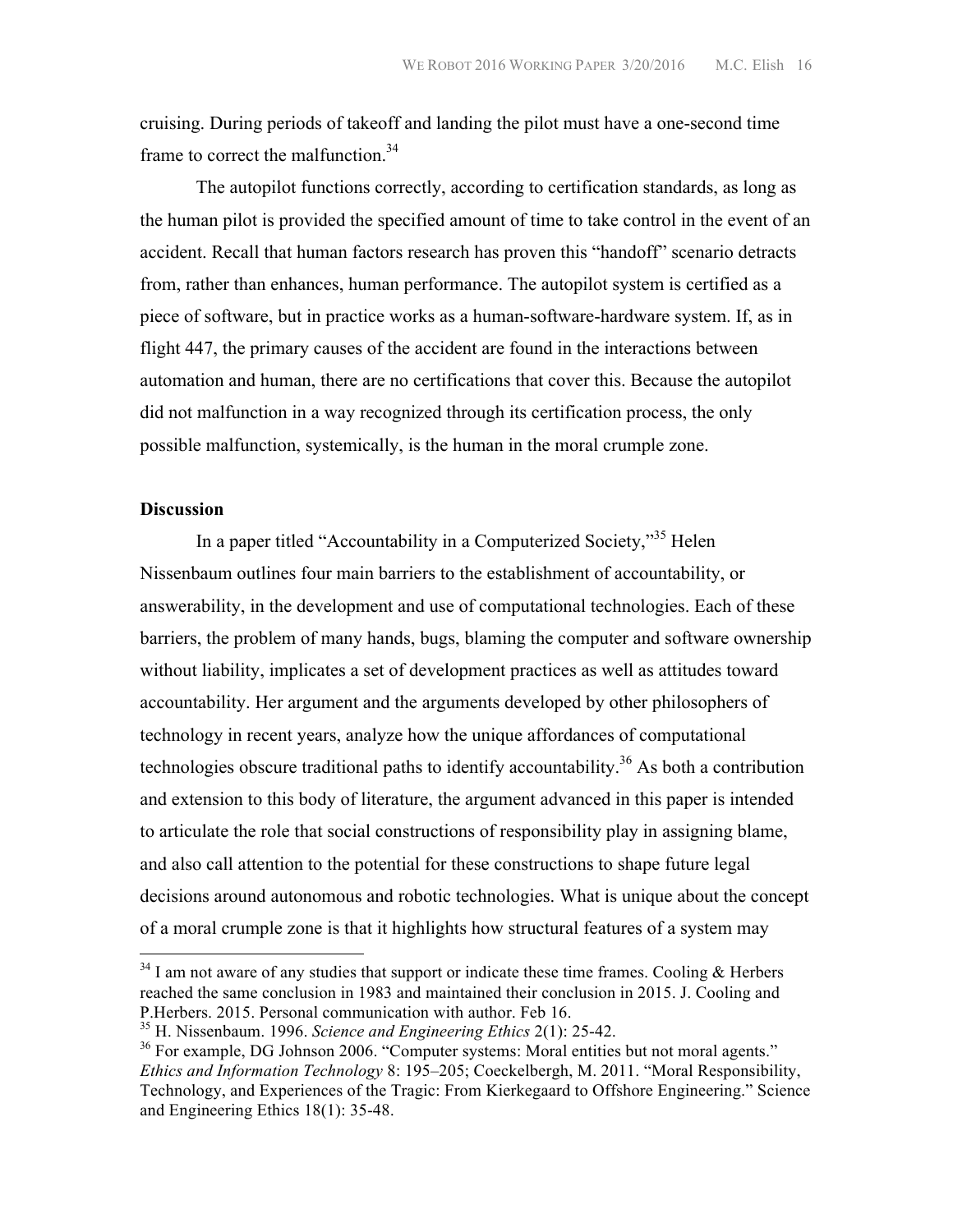inadvertently take advantage of human operators (and their tendency to become sponges) to fill the gaps in accountability described by Nissenbaum and others.

Still, moral crumple zones do not emerge in every complex and automated system. There may be some instances where organizational structures or egregious product defects prevent the misattribution of blame. For instance, in the mid-1980s, numerous lawsuits were brought against the manufacturer of the Therac-25, a computerized radiation therapy machine. There were six known accidents involving massive overdoses of radiation delivered by the machine. The accidents occurred when the technician operating the machine rapidly entered an incorrect series of commands that triggered the machine to physically release a low-dose of radiation but to represent an error state to the technician, indicating that the dose of radiation had not been delivered. The error, which resulted in the technician's delivering multiple doses of radiation, was proven to be a software error, and not the result of technician error. In the press, a *New York Times* headline attributed the error to "Computer Mistake," and the opening paragraph explained, "A computer malfunction apparently caused excessive radiation doses for two cancer patients at a treatment center, causing the death of one man... $^{37}$  As is the case with all complex systems, the causes of accidents are multiple and pointing to one error is usually a vast overstatement of the problem.<sup>38</sup> Indeed, Nissenbaum uses the Therac-25 accidents as an example of the "the problem of many hands,"<sup>39</sup> and describes how the plethora of actors, from multiple computer programmers to corporate executives involved in the development of Therac-25, obscures the responsibility of key individuals $40$ 

In the context of this paper, the question that concerns us is: why do perceptions of accountability stop at the computer sometimes, but at other times create moral crumple

 $37$  Associated Press. 1986. "Fatal Radiation Dose in Therapy Attributed to Computer Mistake." *New York Times* Jun 21, pg. 50.

 $38$  N. Leveson and Clark Turner have written an extensive report on the accidents and provide analysis on lessons learned for future safety-critical software system development. N. G. Leveson and C.S. Turner. 1993. "An Investigation of the Therac-25 Accidents." *IEEE* July:18-41.

 $39$  Nissenbaum borrows the phrase from D. Thompson. 1980. "Moral responsibility and public officials: The problem of many hands." *American Political Science Review* 74(4): 905–916.

<sup>40</sup> Nissenbaum: 8.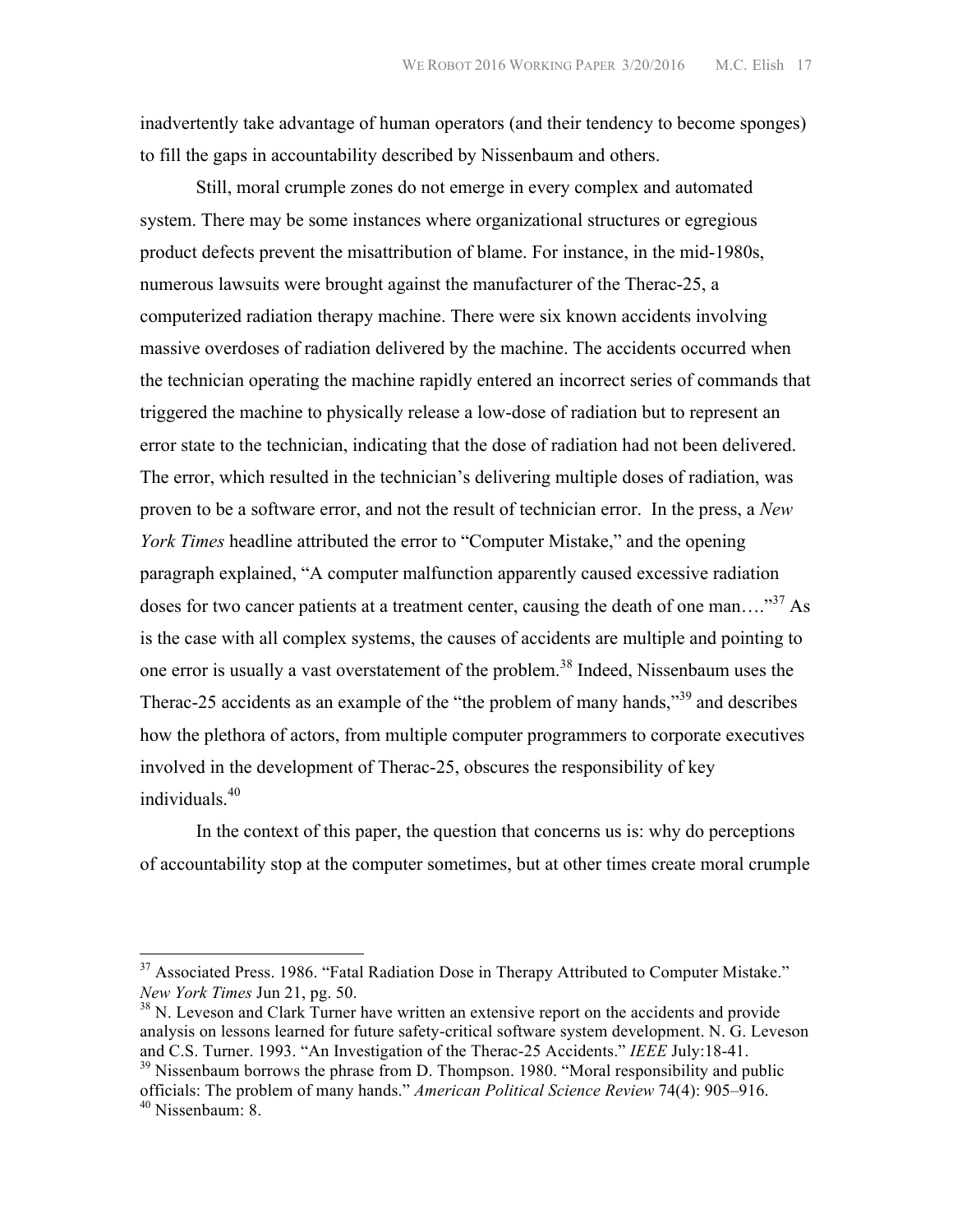zones in which humans are caught?<sup>41</sup> Perhaps it is that in the accidents involving Therac-25, the mistakes and oversights of the manufacturer were so egregious that there could be no mistaking that it was the software that was in control of administering the doses of radiation.42 More to the point, the defect was *recognizably* egregious because it violated an existing standard or certification.

Thus far, the discussion has focused not on legal liability but rather on cultural perceptions of blame and responsibility, particularly in an American context. I would now like to turn briefly to the relationship between perceptions of accountability and legal liability. The cases of Three Mile Island and Air France are large and industrial systems, not personal or widely available commercial technologies. The scale and nature of these systems involves configurations of legal liability in which individuals are uniquely protected by unions or employers. $43$  In these specific cases, legal liability was taken on by the large corporations for whom the individuals worked and who were in a position to make settlements outside of court.

As an anthropologist, my interest lies in the cultural perceptions of responsibility in automated and robotic systems, and the extent to which these perceptions permeate formal frameworks of accountability, from regulation to litigation to performance evaluations. Especially in the context of emerging technologies, social norms and expectations play a significant role in the legal integration of a technology into existing

<sup>&</sup>lt;sup>41</sup> Another instance in which a moral crumple zone was structurally prevented from emerging was the incident involving the U.S.S. Vincennes, which shot down and destroyed an Iranian civilian passenger plane, killing all 290 people on board, in 1988. According to reports at the time and the official investigation conducted by the U.S. Navy, the seamen on board the warship, which was equipped with the most sophisticated radar at the time, mistook the plane the plane for a fighter plane. They believed the threat existed because this was the information presented to them by the Aegis radar system. The U.S.S. Vincennes is often used as a case in which the dangers of trust in automation are illustrated, and rightly so. However, the structures of the military, and also the rights that protect military action, prevented the discussion of fault and blame from focusing solely on the humans in the system. The evasion of responsibility for the accident in the arena of global politics is worthy to be discussed at length, but cannot be addressed within this scope of this paper.

 $42$  This might be the case in a recent accident involving a Google driverless car, the first purported accident to be caused by a Google driverless car. I will revisit accountability in driverless cars in the final section of this paper.

 $^{43}$  In our work on liability and autopilot litigation, Hwang and I conjectured that one explanation might derive from the unequal power dynamics between airline crew and large airlines and manufacturers. Pilot error is the most convenient explanation for all parties except the pilot. This might also be true for the operators at a nuclear power plant.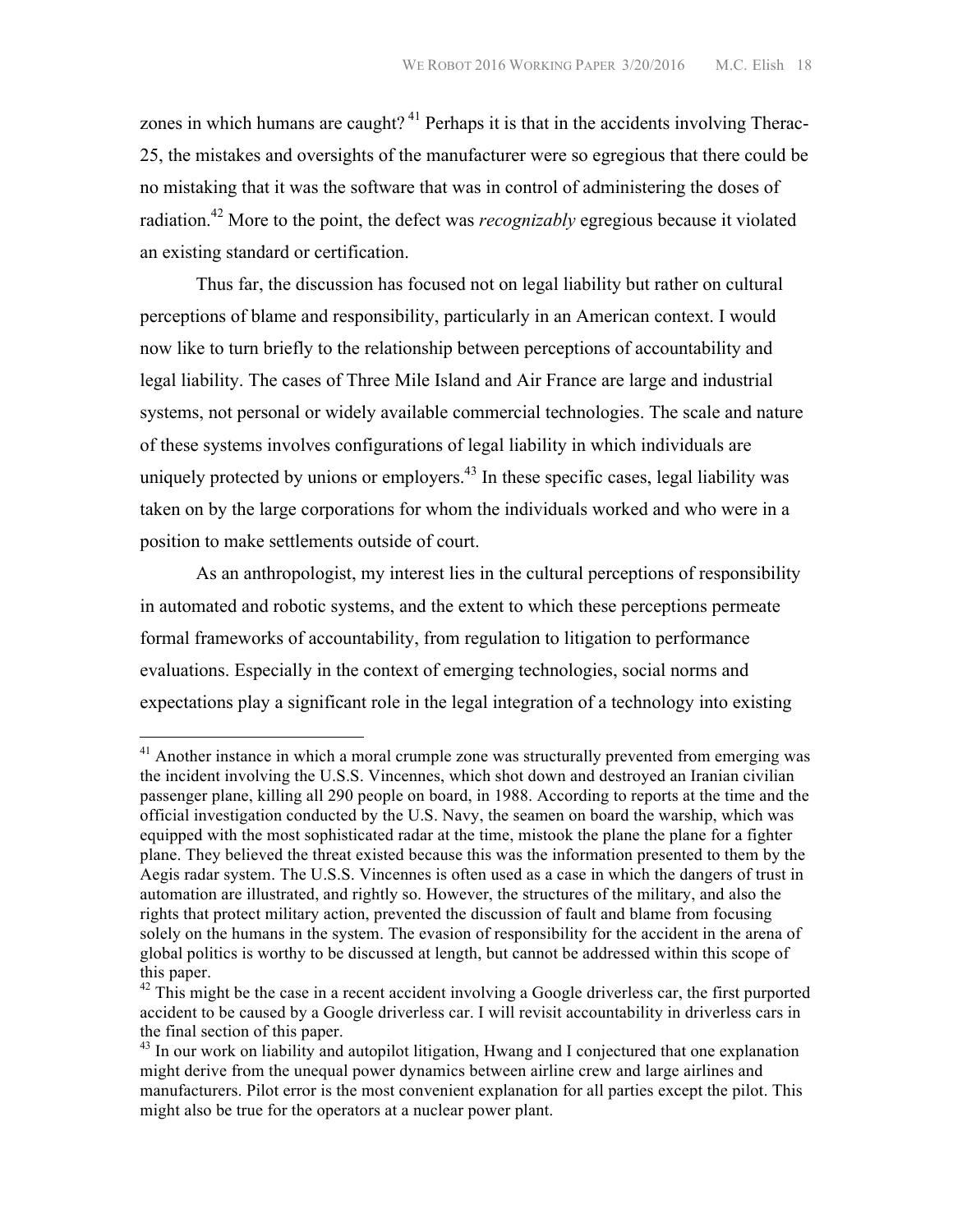frameworks. For instance, perceptions of new technologies become condensed in the metaphors used to describe technology and its effects, These metaphors influence the outcome of legal interpretations of new technology.44

Framing cultural perceptions of accountability in the context of moral crumple zones can provide a means to think about how risk is or should be distributed in systems. With regard to autonomous and robotic technologies, the regulations, laws, and norms are still in formation, and may be particularly susceptive to the bias that moral crumple zones present. Additionally, societal expectations around these technologies may prevent people from leveraging their legal rights, if they believe they are at fault. The concept of the moral crumple zone is useful in thinking through the instances in which unfairness or harm might arise but that are not yet formally addressed or even recognized.

### **Preparing for Moral Crumple Zones**

While it is possible that the concept of a moral crumple zone only holds in the case of industrial systems, I would argue that the concept is useful in thinking through the regulatory and liability implications of all automated and autonomous systems. To demonstrate its utility as a framing concept or provocative wrench, I present first a hypothetical scenario and then discuss near term instances in the transportation sphere where we might see moral crumple zones emerge.

#### *Education*

One arena in which we are likely to see the implementation of intelligent and automated systems soon may be in educational settings.<sup>45</sup> Consider a hypothetical scenario that involves a teacher working with an automated, and personalized, virtual teacher. The teacher's primary role becomes monitoring a large class of students as they

<sup>45</sup> N. Singer. 2015. "Silicon Valley Turns Its Eye to Education." *New York Times*. Jan 11. http://www.nytimes.com/2015/01/12/technology/silicon-valley-turns-its-eye-to-

 <sup>44</sup> See for instance, A. M. Froomkin. 1995. *The Metaphor is the Key: Cryptography, the Clipper Chip, and the Constitution*, U. PA. L. REV. 709, 861-62, and R. Calo. 2016. *Robots in American Law*. We Robot 2016 presentation. Legal Studies Research Paper No. 2016-04.

education.html?  $r=0$  (accessed 3/1/2016); A. Sneed. 2012. "Coming Soon to a Kindergarten Classroom: Robot Teachers." *Slate.com*

http://www.slate.com/blogs/future\_tense/2012/08/06/robots\_may\_become\_elementary\_school\_te achers in the future .html (accessed  $3/1/2016$ ).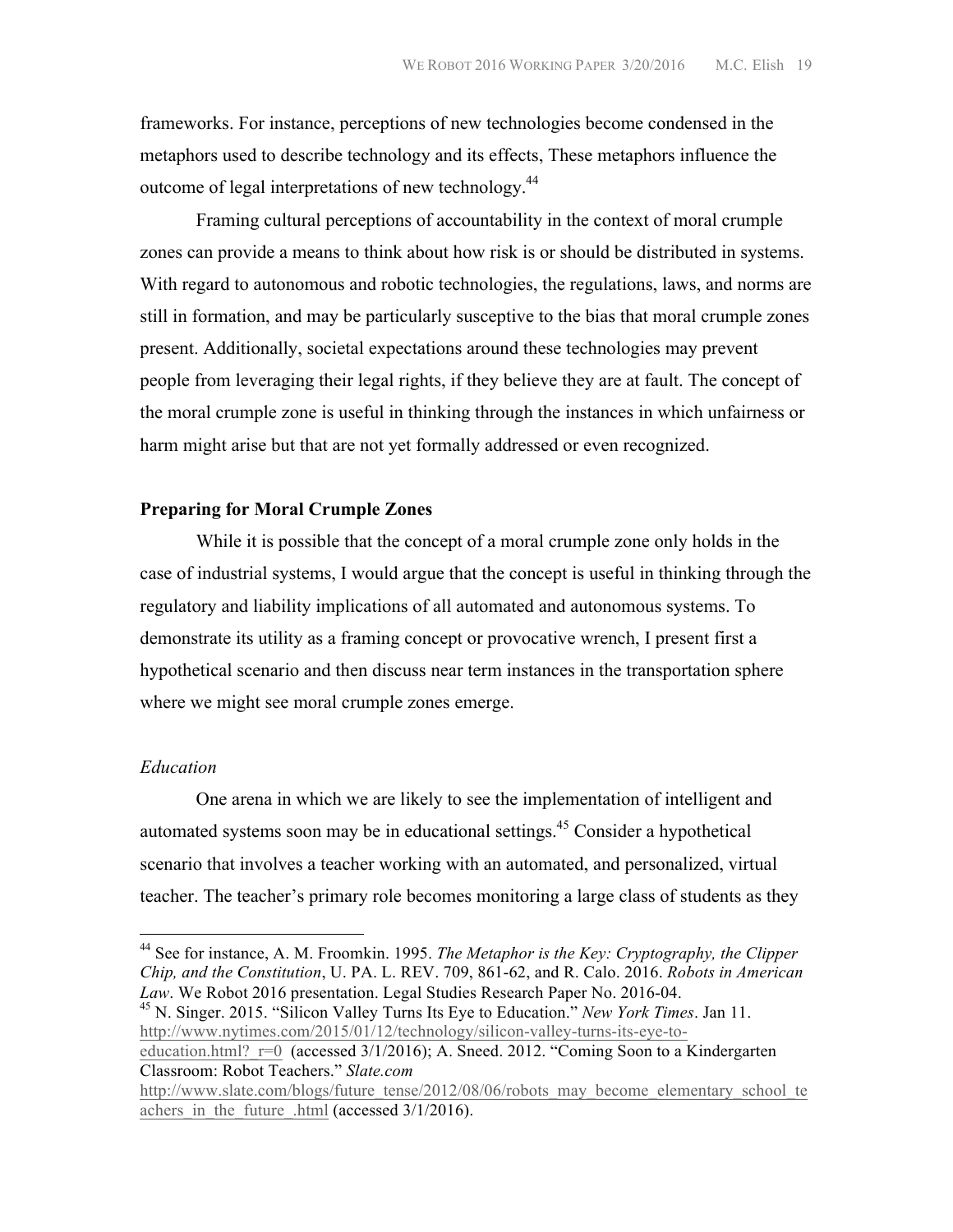interact individually with a program on a computer tablet. In this scenario, who will be responsible for the success or failure of a student's progress? Who should be responsible? The teacher? The software designer? The student? It is easy to imagine how the teacher might be caught in a moral crumple zone: a student's parent might come to the school and blame the teacher if progress is not being made, or a teacher might be evaluated by her supervisor based on the overall performance of "her" class, even though she is no longer in primary control of the lesson plans and day-to-day teaching. As she monitors more, and teaches less, her teaching skills might atrophy, leaving her even less likely to succeed when she is called upon to teach. Caught in the moral crumple zone, we can also see how quickly the nature of her job may change, even though her perceived responsibility might remain.

## *Transportation*

Self-driving cars are likely to be one of the first intelligent and semi-autonomous technologies to be widely adopted. We have yet to see all the ways in which liability will, or will not, be distributed. Do self-driving cars create moral crumple zones? Possibly.

Consider, for instance, a potential feature of Tesla's self-driving car. In 2015, Tesla proposed that if a car were going to switch lanes in autonomous mode, a human would have to "sign off" on the lane change by clicking on a turn signal indicator presented to the operator.<sup>46</sup> Already Elon Musk, referring to a new release of Tesla Autosteer software, has emphasized,

It's almost to the point where you can take your hands off [. . .] but we're very clearly saying this is not a case of abdicating responsibility…. The hardware and software are not yet at the point where a driver can abdicate responsibility…. [The system] requires drivers to remain engaged and aware when Autosteer is enabled. Drivers must keep their hands on the steering wheel.<sup>47</sup>

 $^{46}$  M. Ramsey. 2015. "Who's Responsible When a Driverless Car Crashes? Tesla's Got an Idea." *Wall Street Journal* 13 May. http://www.wsj.com/articles/tesla-electric-cars-soon-to-sportautopilot-functions-such-as-passing-other-vehicles-1431532720 (accessed 8/2/2015).

<sup>47</sup> B. Sorokanich. 2015. "Tesla Autopilot First Ride." *Road & Track*. October 14. http://www.roadandtrack.com/new-cars/car-technology/news/a27044/tesla-autopilot-first-ridealmost-as-good-as-a-new-york-driver/ (accessed 2/11/2016).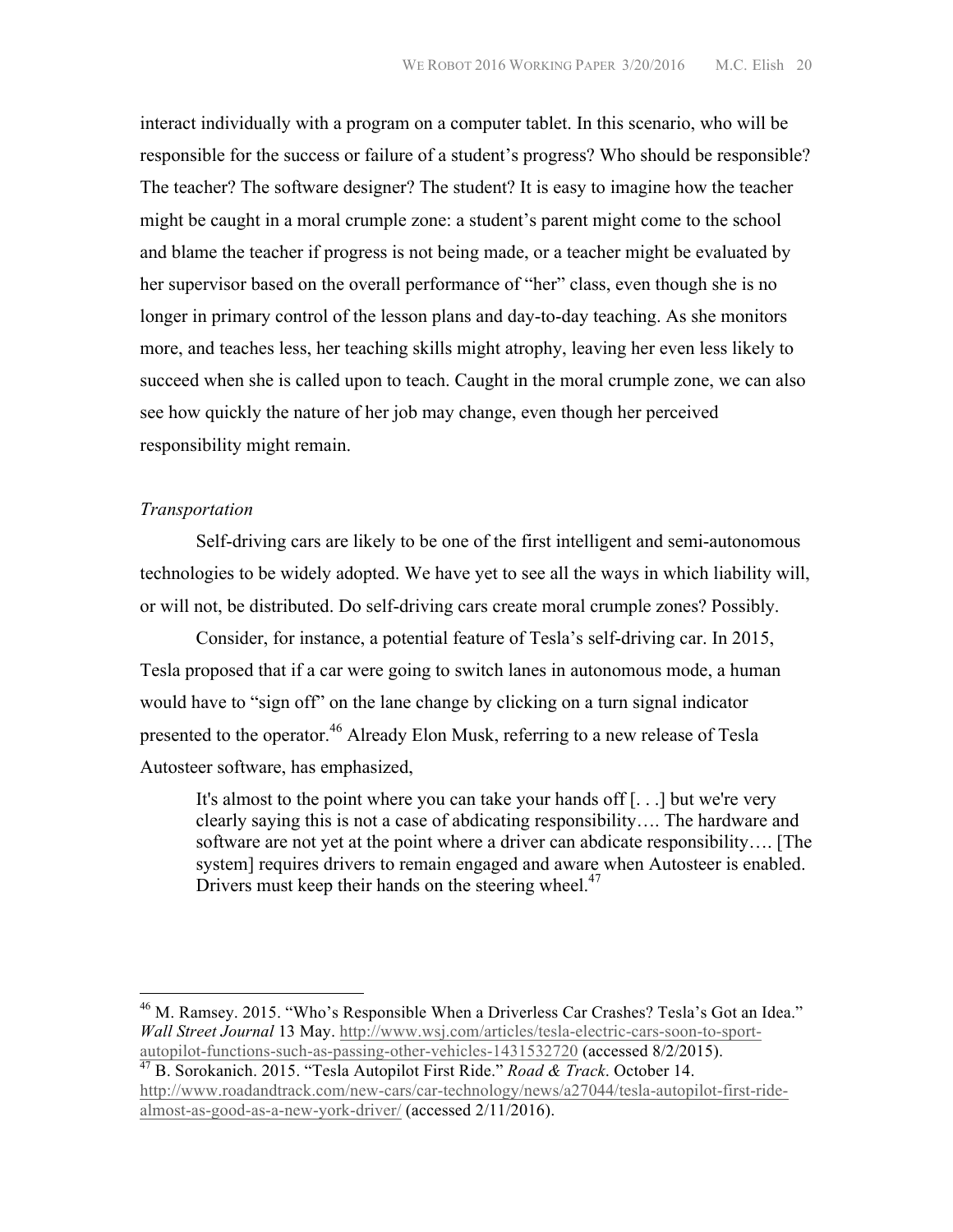While elsewhere the autonomy of the Tesla Autosteer is emphasized, here we see how the human retains all responsibility. It is clear to see the parallels to the paradigm of "human in the loop" supervised automation that has developed in aviation.

In contrast, Google designers seem by and large aware of the pitfalls that surround supervised automation. Google's self-driving car program has switched focus after making the decision that it could not reasonably solve the "handoff problem," that is, having the car handle all the driving except the most unexpected or difficult situations.<sup>48</sup>

Nonetheless, intelligent and autonomous systems in every form have the possibility to generate moral crumple zones because they distribute control, often in obfuscated ways, among multiple actors across space and time. Another example might be seen in the current discourses around driverless car accidents. In the summer of 2015, Google made public the accident record of its self-driving car tests. The announcement and subsequent press coverage declared that none of the accidents had been caused by the Google car; all were the fault of human drivers. As a safety precaution, a human driver had always been present during testing, prepared to take over if anything went wrong, and in fact, one of the times a Google car was in an accident was when it was being driven entirely by a human in a parking lot.

Still, there was a surprising pattern of rear-end accidents, ten out of twelve. Perhaps these kinds of accidents are the most common on the stop-and-go streets of Palo Alto.<sup>49</sup> It is also possible that the Google car effectively caused some of the accidents in that it was driving in a way contrary to the expectations of the drivers around it. Driving is as much about reacting to other drivers, being able to anticipate what they are likely to do, as it is about obeying stop signs and avoiding obstacles. Maybe the Google car is more cautious or slow than most drivers in the area, and so the human drivers anticipated

 <sup>48</sup> J. Markoff. 2016. "Google Car Exposes Regulatory Divide on Computers as Drivers." *New York Times*. Feb 10. http://www.nytimes.com/2016/02/11/technology/nhtsa-blurs-the-linebetween-human-and-computer-drivers.html?smid=tw-share&r=0 (accessed 2/11/2016).

 $49$  As Schoettle and Sivak point out in a comparative study of accident rates between driverless and traditional cars that the datasets of driverless cars are much smaller, and in limited settings, compared to traditional cars. This is a weakness of any current comparative studies. B. Schoettle and M. Sivak. 2015. *A Preliminary Analysis of Real-World Crashes Involving Self-Driving Vehicles*. October. University of Michigan: Transportation Research Institute. UMTRI-2015-34. http://www.umich.edu/~umtriswt/PDF/UMTRI-2015-34\_Abstract\_English.pdf (accessed 10/12/2015).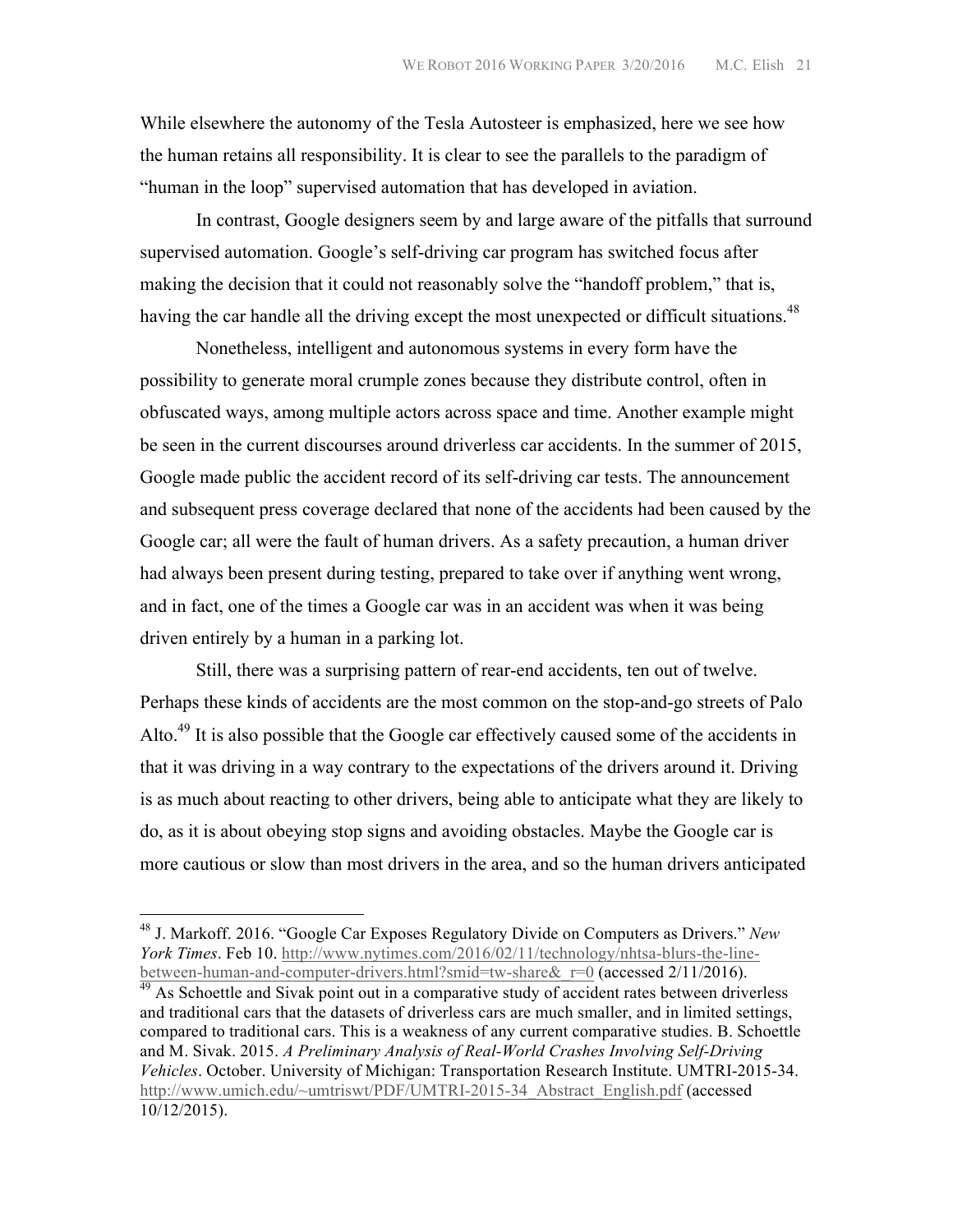the car's movement incorrectly. The accidents might have been caused by a fundamental miscommunication between a driverless car and a human-driven car. In this instance, responsibility is shifted to other drivers on the road, and these human drivers become the moral crumple zone, taking on responsibility for a failure where, in fact, control over the situation is shared.

Identifying the boundaries of actors within systems of shared control can be tricky. Where does the agency of the engineer end and the operator begin? In this differentiation, there are significant consequences for how each actor may be held accountable. Technology safety certifications are one way in which the boundaries of actors have been established. In this vein, and as a final point, I would like to draw attention to certification conceptualizations and processes as a productive area of future research.

As described above in the context of autopilots, certifications can be a means to track agency in distributed systems and investigate accountability. However, current paradigms of certifications do not take into account the interactional aspect of system components. How might certifications be reframed to reflect the growing body of knowledge within the human factors community about human-machine interaction? Moreover, issues of certification will most certainly come up in regards to deep learning technologies, and other emergent forms of artificial intelligence.<sup>50</sup> How do you certify what is theoretically an unbounded system? While I have no answers, I believe that a productive area of inquiry will be an examination of best practices in certifications for intelligent and autonomous systems. How can systems be certified as safe and effective while not creating moral crumple zones?

#### **Conclusion**

This paper has attempted to articulate a problem and characterize a set of frictions that emerge when automated systems disrupt traditional linkages between control and responsibility. The discussion has ultimately been two-fold. In the first part, I articulated

 $50$  This is next major step for the Google self-driving car project: Chris Umson. Letter. NHTSA http://isearch.nhtsa.gov/files/Google%20--

<sup>%20</sup>compiled%20response%20to%2012%20Nov%20%2015%20interp%20request%20--%204%20Feb%2016%20final.htm (accessed 3/10/2016)